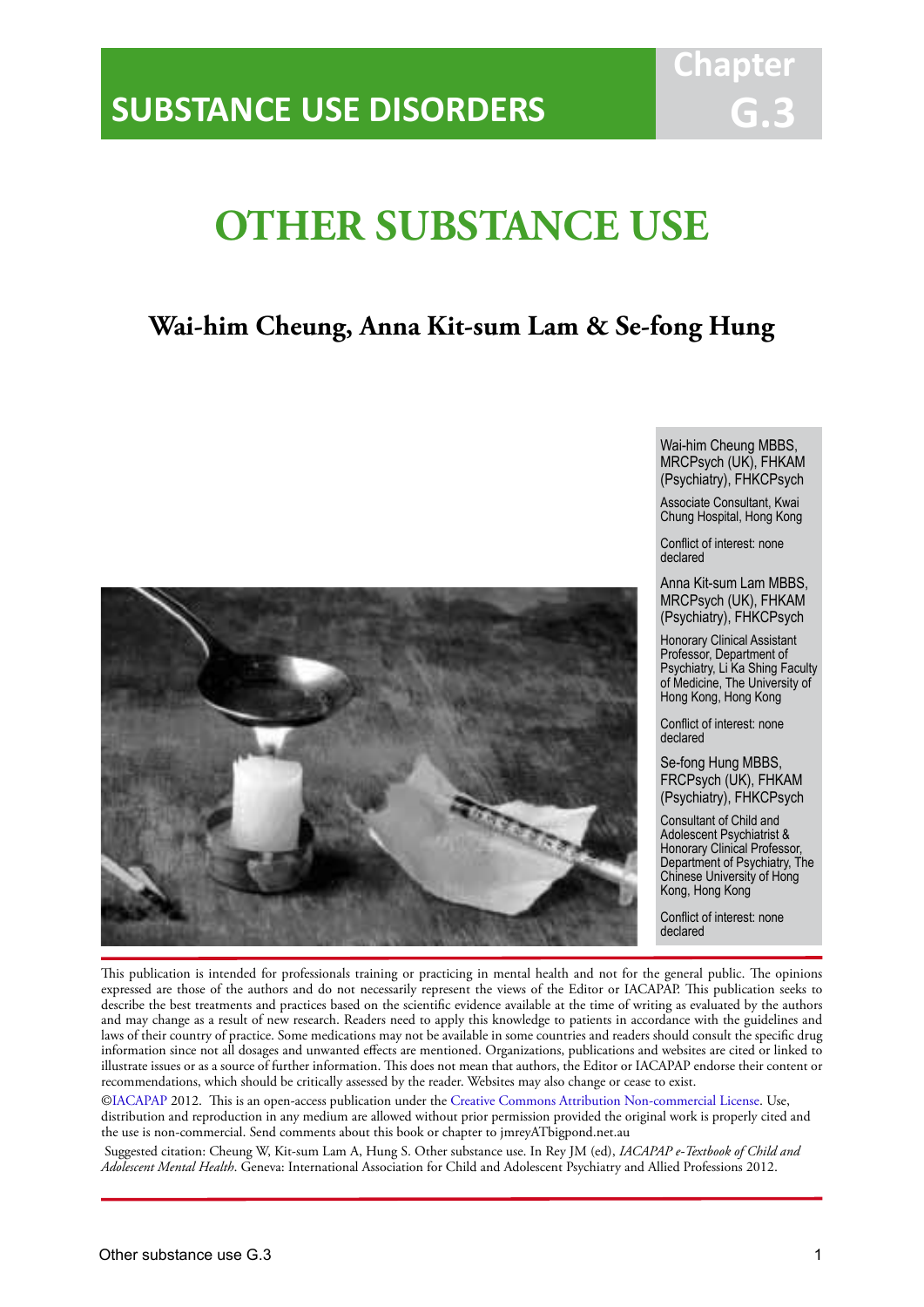pidemiological studies have shown that substance use is common among<br>adolescents and age of first use is decreasing; a significant proportion of<br>them subsequently develop a stereotypic pattern of use. It is well known<br>that adolescents and age of first use is decreasing; a significant proportion of them subsequently develop a stereotypic pattern of use. It is well known that some psychoactive substances have particularly detrimental effects on mental health and cognitive functions, which increases the burden for child and adolescent mental health services. This chapter focuses mainly on the use of substances other than alcohol and cannabis: amphetamines, benzodiazepines, cocaine, codeine, opiates, "club" or "recreational" drugs (GHB, MDMA, Ketamine, and mephedrone), hallucinogens, and inhalants. The terms "substance" and "drug" are used interchangeably.

#### **EPIDEMIOLOGY**

The prevalence of substance use in adolescents varies widely in different epidemiological studies. The [Monitoring the Future \(MTF\)](http://www.monitoringthefuture.org) study is an annual large-scale survey of nationally representative samples of secondary school students in the US that has been conducted since 1975. In 2010, 16.8% of the participants had ever used an illicit substance other than marijuana, 11.8% had used in the past year, and 5.7% in the past 30 days (Johnston et al, 2011). Use of inhalants (glue, nail polish remover, gasoline, solvents, butane and propellants) is most common among younger adolescents. Among the 2010 respondents, 7.8% of 8<sup>th</sup> graders reported having used inhalants by the end of  $6<sup>th</sup>$  grade but use tends to decline as adolescents grow older. Another important finding was that the proportion of 12<sup>th</sup> graders in 2010 who reported using prescription (psychotropic) drugs (e.g., amphetamines, sedatives, tranquillizers, and narcotics other than heroin) without medical supervision was 15%, up slightly from 14.4% in 2009.

A similar trend of decreasing use of inhalants with increasing age was also reported among Australian students; while 11% of 12-year-olds had used inhalants in the last month, only 4% of 17-year-olds had used recently (White & Smith, 2009). The survey also found that around 5% of students aged 13 and above had used tranquillizers in the last month and around 2% of students aged 15 and above had used amphetamines in the last month. Another annual survey (Fuller, 2011) to monitor smoking, drinking and drug use among secondary school pupils age 11 to 15 in England found that 18% of students had ever used drugs, 12% had consumed a drug in the last year and 7% in the last month; while 3.8% had sniffed inhalants in the last year, less than 2% had used other drugs. A survey conducted in three vocational schools (age 15-21) in Thailand in 1999 showed that 29% of students reported ever having used methamphetamine. The prevalence of methamphetamine-positive urine test was 10% while opiate-positive urine test was low (0.2%) (Griensven et al, 2001).

In Hong Kong, a survey of upper primary (aged 9-11) and secondary school (12-18) students has been conducted every four years. The 2008/09 survey (Narcotics Division of Security Bureau of Hong Kong, 2011) showed that the proportion of lifetime and 30-day drug-taking among secondary students was 4.3% and 1.5% respectively; the proportion among upper primary school students was estimated to be 1.6% and 0.5% respectively. Among drug-taking secondary school students, 15.6% first used drugs at the age of 10 or below. In contrast to their American or European counterparts, more secondary school students in



Click on the pictures to view several teenagers talking about their progression from experimentation of cannabis to abusing multiple substances to addiction ( 4:10 and 5:13)

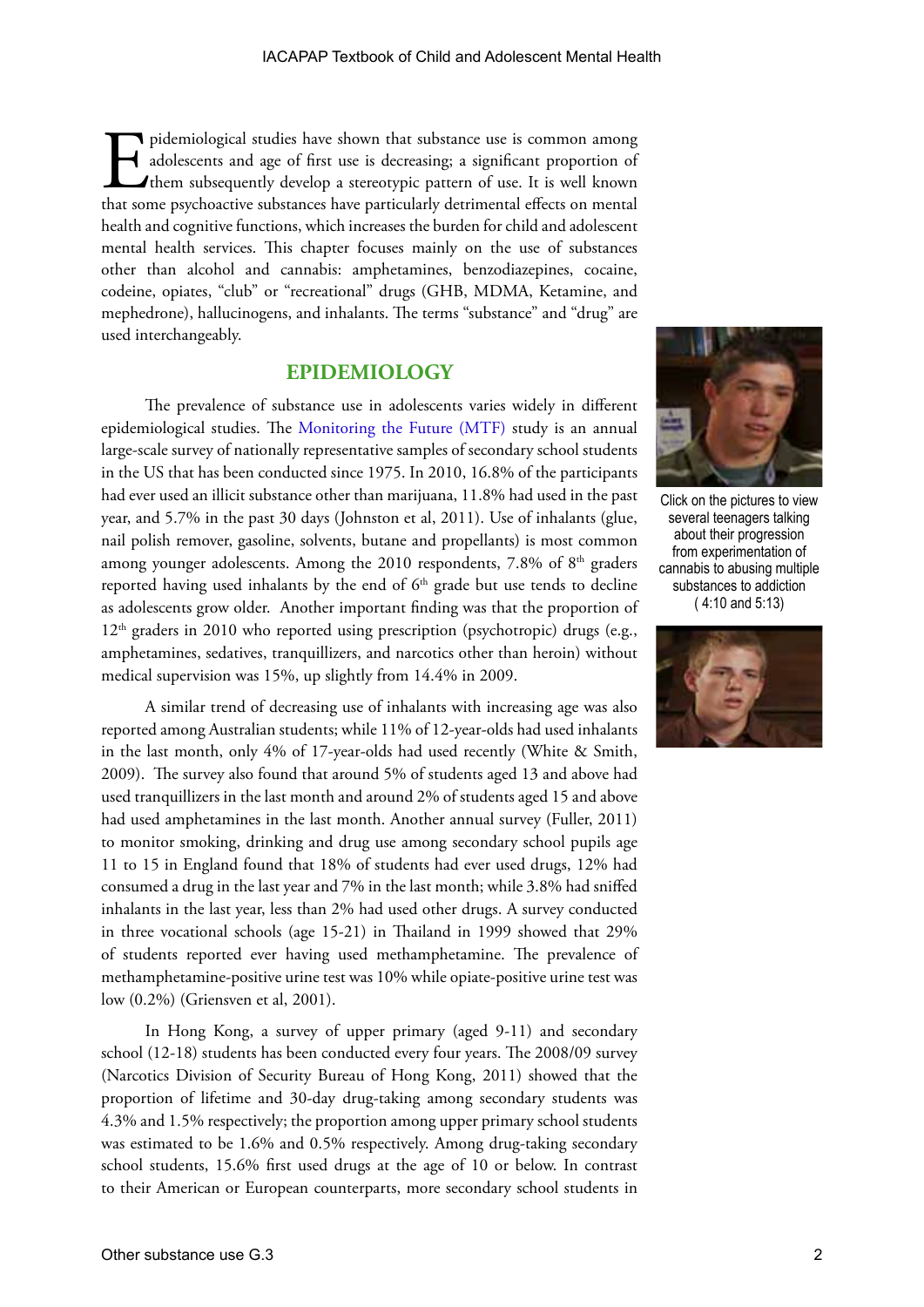Hong Kong used Ketamine (49.4%) than cannabis (35.6%) and upper primary school students preferred cough medicines (37.5%) and paint thinners (30.7%).

### **NATURAL HISTORY OF SUBSTANCE ABUSE**

A 19-year follow-up of a representative population cohort provides some insight about the natural history of drug use from adolescence to adulthood (Chen & Kandel, 1995). The major period of risk for initiation into the use of cigarettes, alcohol, and marijuana is mostly over by age 20. Most of the other drug use is both initiated and stopped before the late 20s. Both the prevalence of high frequency use and the quantities consumed during periods of heavy use of most of the substances (except cigarette smoking) decline in adulthood. The prevalence of prescribed psychotropics use does not show much change over time and usage rates are consistently higher for women than for men. For all drugs in general, however, initiation rates are higher for men while cessation rates are higher for women.

## **FACTORS INFLUENCING SUBSTANCE USE**

#### **Individual factors**

#### *Prenatal exposure to substances*

- Evidence reveals an elevation of risk for alcohol, cannabis, and cocaine use during adolescence or early adulthood in people prenatally exposed to these substances (Baer et al, 2003; Day 2006; Delaney-Black et al, 2011)
- Risks are not only mediated through a propensity for conduct disorder or other developmental problems but also probably directly related to the influence on intrauterine neural development.

#### **Mark**

Mark was a skinny teenager brought in by his school social worker for his irritable mood and aggressive behaviors in the last year. Mark appeared indifferent; he attended only as a favor to the social worker who had been caring for him, even though he did not attend school often.

Mark had a rough childhood. His mother was a teenager when Mark and his elder brother were born. Mark's father left the family shortly after. The two boys stayed with their grandmother until she was killed in a traffic accident seven years later. Childcare arrangements then became disorganized. As an active, curious and impulsive boy, Mark had needed extra attention since he was a toddler. His mother frequently resorted to spanking despite being aware that it did not work with him. Mark was sad after the death of his grandmother; he felt he had no one to talk to when his elder brother became increasingly volatile. In the last few years, he witnessed his older brother snorting ketamine a few times. At home, Mark particularly disliked the men who stayed over with his mother. He was annoyed by the noises they made late at night. Mark was not happy at school either; lessons were boring and sitting in the classroom was a torture, homework was a grueling task every day. He was the class clown; otherwise recesses and physical education were the only fun time for him. Mark often got into trouble with teachers; he felt they unfairly

picked on him for trivial matters. In general, teachers commented that he was a clever but naughty, chatty and underachieving student. He was at the bottom in all school examinations except for the first year of elementary school. In fourth grade, he was considered to suffer from dyslexia. However, neither the special educational arrangements set up nor repeating a grade helped him to improve. Regarded by most as a failing student, Mark was not liked by his classmates; nevertheless, he had a few friends outside school.

During the final year of elementary school, Mark became attached to several older teenagers in his neighborhood. He skipped school to hang out with them, staying out late smoking and drinking; this became worse once he started secondary school. Confrontations and scrutiny from teachers resulted in defiance and pushed Mark further away from school. Mark was introduced to snorting ketamine two years ago. He did not like using ketamine but found it hard to refuse friends' offers. He also tried other illicit drugs; "ice" was Mark's favorite – it made him feeling super alert and focused. He noticed he needed larger amounts to get "high" and often needed sleeping pills to tide him over the insomnia and the vivid unpleasant dreams. Lately, his girlfriend complained about him being oversensitive and irritable.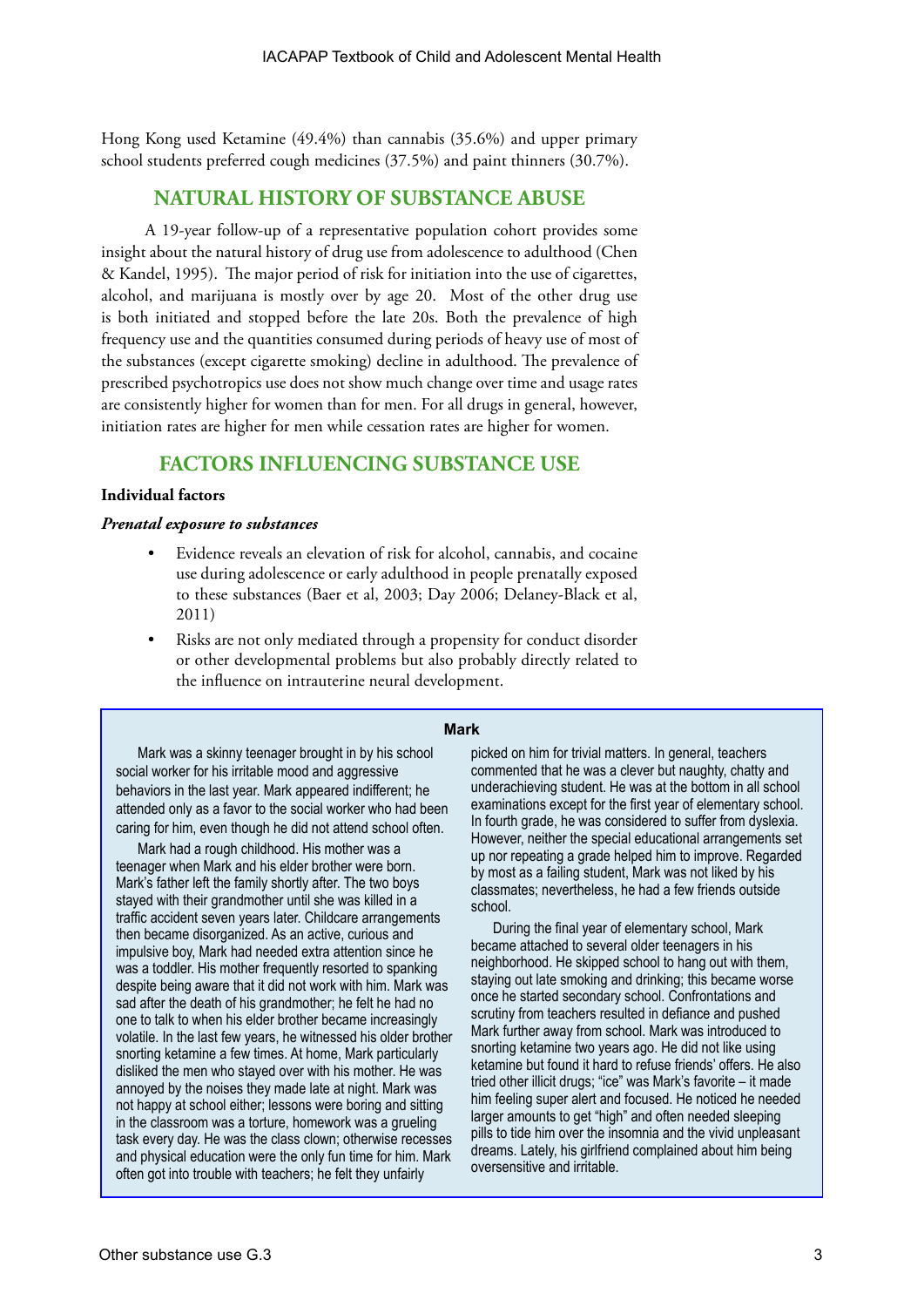#### *Genetics*

- Although most studies focus on alcohol, evidence from family, twin and adoption studies demonstrate the important role of genetics on substance use disorder (Rhee et al, 2003)
- Recent studies shed light on the role of gene polymorphism on individual difference in the response to substance use; a low repeat MAOA allele may exacerbate the deleterious effects of cocaine in the brain (Alia-Klein et al, 2011)

#### *Developmental*

- Adolescence is a period of experimentation and risk taking.
- Adolescents feel the need to identify with peers to avoid being rejected by the group.
- Stress from the change in roles and expectations at school or at home
- Using drugs to "escape" and relieve anxiety and unhappiness.

#### **Family factors**

- Ineffective, coercive or hostile parenting, abuse, neglect, and poor supervision increase the risk of both conduct disorder and substance misuse (Fergusson & Woodward, 2000; Armstrong & Costello, 2002).
- Parents who use drugs (Haggerty et al, 2007).

#### **Social factors**

- Access to substances (e.g., from peers or neighborhood)
- Availability
- Economic deprivation, homelessness
- Exclusion from school and truancy
- Delinquency.

#### **Amanda**

Amanda was a quiet, sensitive and perfectionistic 15-year-old girl. Her family had moved frequently from country to country in the last decade as her father held different positions in a multinational corporation. They had moved to Hong Kong six months ago. The school counsellor suggested that Amanda should see a psychiatrist after she was found cutting herself in a school toilet.

Although this was the first time she had slashed herself, Amanda had struggled quietly with every family move. In the past, talking to her mother helped to relieve those feelings but in the last two years she did not want to bother her mother who always looked tired and preoccupied. Amanda worried about her mother who always stayed up late unless she had a few sleeping pills or a few drinks, wondering whether that was related to the frequent arguments with her father.

Leaving the country where she had stayed for three years and where she had made some good friends was very painful for Amanda. She hated listening to her father saying again and again that things would be alright. She was frustrated that he treated her as a small child. Despite trying to study, Amanda could not help ruminating over the family moves, crying herself to sleep for weeks after the move. Waking up not refreshed, she could hardly focus in class. She seldom talked, her new classmates didn't look friendly and her old friends were often offline when she looked for them. Amanda felt nobody could understand her. School became increasingly burdensome; she did not have the energy to finish assignments let alone picking up her guitar, which she previously enjoyed. On weekends, she'd rather stay home munching. She felt unhappy and disappointed with her deteriorating school performance and feared that her predicament had no end. Amanda began stealing sleeping pills from her mother, which made her feel groggy but also relaxed. She soon realized that a few of those pills plus a few hours of privacy made her bedroom a haven, her mind free from all the troubles. She then began taking these pills even during the day. However, outside her bedroom, her situation did not improve, things actually got worse. On the morning in which she received the term results, Amanda felt absolutely defeated having failed two subjects. She locked herself in a toilet, wept and cut herself.



Click on the picture to access Drugscope (UK), an independent center of expertise on drugs that seeks to inform policy development and reduce drug-related risk.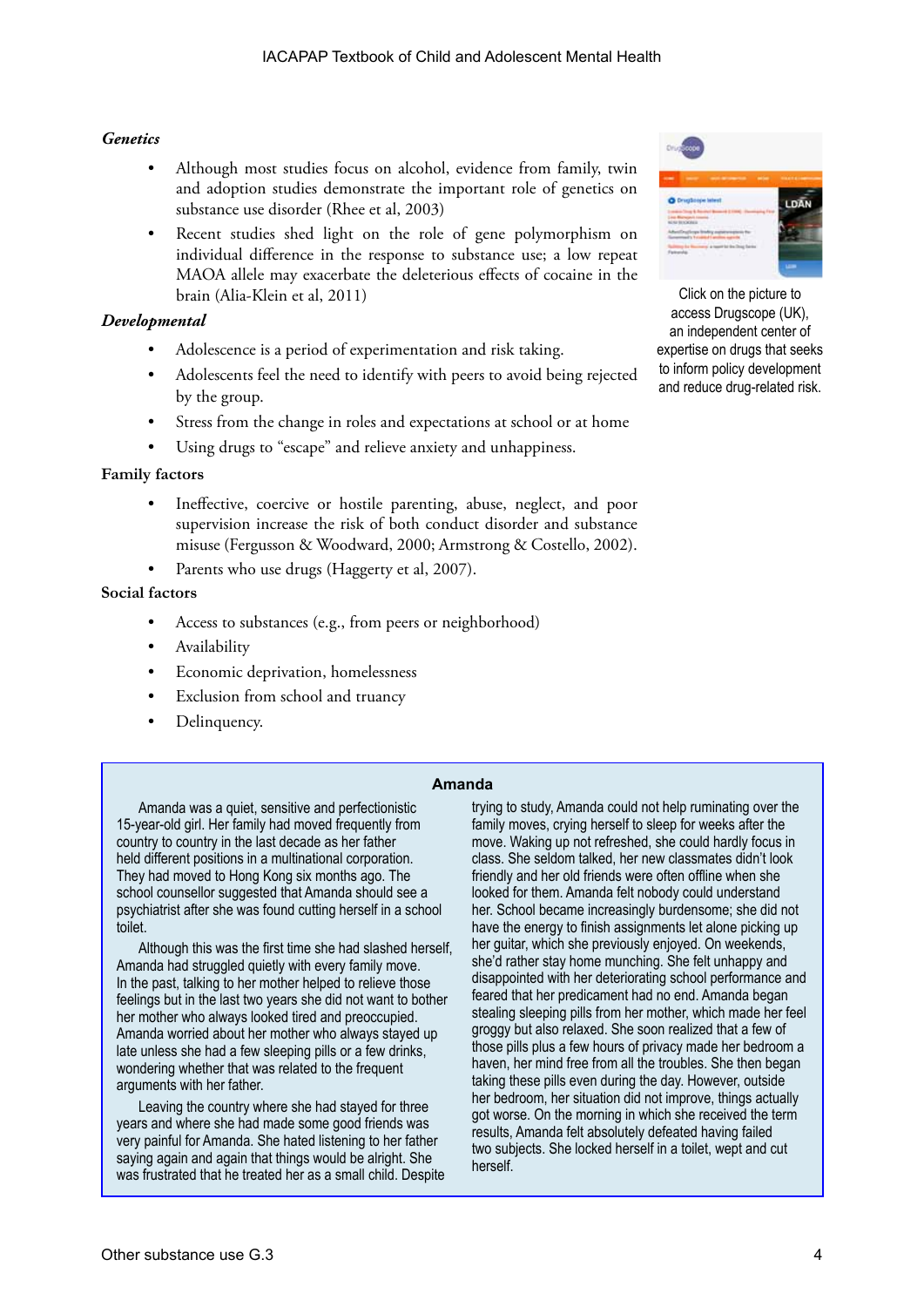| Table G.3.1<br><b>Characteristics of commonly misused substances</b> |                                                           |                                                 |                                                     |  |
|----------------------------------------------------------------------|-----------------------------------------------------------|-------------------------------------------------|-----------------------------------------------------|--|
| <b>Substance</b>                                                     | <b>Physical form</b>                                      | <b>Preferred</b><br>mode of<br>consumption      | <b>Detection</b><br>time<br>$(U$ rine) <sup>1</sup> |  |
| <b>Benzodiazepines</b>                                               | <b>Tablet</b>                                             | Ingested or<br>injected                         | 3 days                                              |  |
| <b>Cocaine</b>                                                       | Base (less water<br>insoluble)                            | Smoked                                          | $24 - 96$ hrs                                       |  |
|                                                                      | Salt (highly water<br>soluble)                            | Snorted or<br>injected                          |                                                     |  |
| <b>Codeine</b>                                                       | Liquid, capsule, tablet                                   | Ingested                                        | $24 - 72$ hrs                                       |  |
| <b>Morphine</b>                                                      | Capsule, tablets,<br>liquid                               | Ingested, injected                              | $24 - 72$ hrs                                       |  |
| Dextromethorphan                                                     | Tablet, syrup                                             | Ingested                                        | $(3-5$ days)                                        |  |
| <b>GHB</b><br>(y-hydroxybutyrate)                                    | Liquid or white<br>powder                                 | Ingested                                        | $5 - 12$ hrs                                        |  |
| <b>Heroin</b>                                                        | Powder                                                    | Smoked, inhaled,<br>injected                    | $24 - 72$ hrs                                       |  |
| <b>Ketamine</b>                                                      | Crystalline powder or<br>liquid                           | Snorted, ingested,<br>injected                  | $24 - 72$ hrs                                       |  |
| <b>MDMA</b> (ecstasy)                                                | <b>Tablet</b>                                             | Ingested                                        | $24 - 72$ hrs                                       |  |
| <b>Mephedrone</b>                                                    | Powder or capsule                                         | Snorted, ingested                               | $24 - 96$ hrs                                       |  |
| <b>Methamphetamine</b>                                               | Crystal ("ice"),<br>powder                                | Inhaled from<br>water pipe,<br>smoked, injected | $24 - 72$ hrs                                       |  |
| <b>Volatile alkyl nitrites</b><br>(popper)                           | Volatile liquid in<br>ampules                             | Inhaled                                         | $24 - 48$ hrs                                       |  |
| <b>Organic Solvent</b>                                               | Gases or clear liquid                                     | Sniffed, inhaled                                | $24 - 72$ hrs                                       |  |
| <b>PCP</b> (phencyclidine)                                           | Powder, tablet, liquid                                    | Ingested,<br>smoked, injected                   | $14 - 30$ days                                      |  |
| <b>LSD</b> (Lysergic acid<br>diethylamide)                           | Tablet, capsule,<br>liquid, licked off<br>paper, injected | Ingested, inhaled,<br>snorted, smoked           | $1.5 - 5$ days                                      |  |
| <b>Zopiclone</b>                                                     | <b>Tablet</b>                                             | Ingested                                        | $24 - 72$ hrs                                       |  |

<sup>1</sup> The duration of detection is variable and depends on the route, dosage, duration and pattern of administration, individual metabolism and laboratory essay cutoff.



Click on the pictures to view "Facts about Drug Addiction" a clip that explains how drugs work (2:00)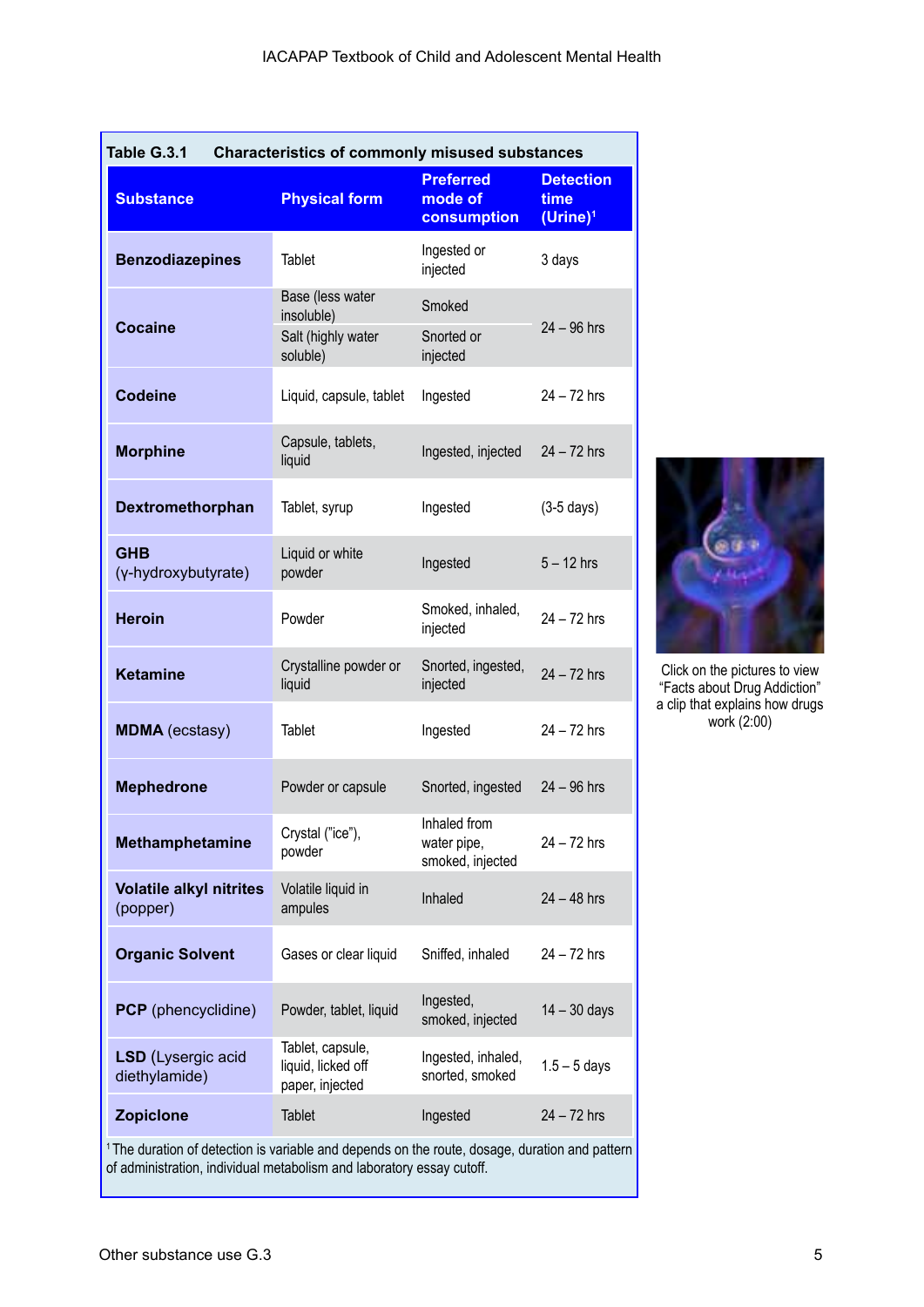## **SCREENING**

There are several well validated screening tools to evaluate whether a youth may or may not have a drug problem; the results help to determine whether further assessment is needed:

- *CRAFFT* (see Appendix G.3.1) is a 6-item self-report tool that screens for use of both alcohol and drugs in adolescents. In one study, a cutoff score of 2 or more "yes" answers has a sensitivity of 92.3% and specificity of 82.1% (Knight et al, 1999). It appears to be a valid means of screening adolescents for substance-related disorders in adolescent clinics and in multi-ethnic adolescent populations (Knight et al, 2002; Subramaniam et al, 2010).
- *• [The Drug Abuse Screening Test for Adolescents](http://www.dbhds.virginia.gov/documents/scrn-adol-DAST-A-Instrument.pdf ) (DAST-A)* is a 27-item self-report instrument that directly queries adolescents about adverse consequences experienced as a result of drug use. DAST-A scores greater than 6 yielded sensitivity, specificity, and positive predictive power of 79%, 85%, and 82%, respectively (Martino et al, 2000). DAST-A has good reliability and validity for screening psychiatrically ill adolescent inpatients for substance abuse problems.
- *• [The Assessment of Substance Misuse in Adolescence](http://onlinelibrary.wiley.com/doi/10.1046/j.1360-0443.2000.951116919.x/pdf ) (ASMA)* is an 8-item questionnaire for adolescents not known to treatment services. Two cut-off scores have been suggested: a rating of "at risk" (score greater than 8) detected weekly or daily drug use with 85% sensitivity and 95% specificity; a rating of "problem drug use" (score greater than 12) detected daily drug use with 36% sensitivity and 99% specificity (Willner, 2000).

### **CLINICAL ASSESSMENT**

Good assessment is a key aspect of the management of substance use disorders. Apart from information collection, it offers an opportunity to engage, educate and motivate the young person for change, even in the first encounter. Gaining an understanding of how patients conduct their lives, their aspirations and unmet needs, together with the pattern and impact of drug use are important in formulating the management plan.

#### **General issues**

- Be vigilant; look for signs of drug use
- Develop good rapport by maintaining an empathic and non-judgmental attitude to encourage disclosure of the drug misuse problems
- The goals and process of assessment must be made clear to the young people and their parents
- Be familiar with the local laws governing confidentiality about substance abuse and explain them to patient and parents
- Parents' involvement should be encouraged
- Because of the relatively short history and the developmental context (e.g., living with family) substance use disorders may manifest in different ways in adolescents than in adults



Click on the picture to access the monograph "Identifying Mental Health and Substance Use Problems of Children and Adolescents: A Guide for Child-Serving Organizations"



Click on the picture to access the US National Institute of Drug Abuse (NIDA), one of the best sites for substance misuse: it is reliable and contains many useful resources. NIDA supports and conducts research across a range of disciplines.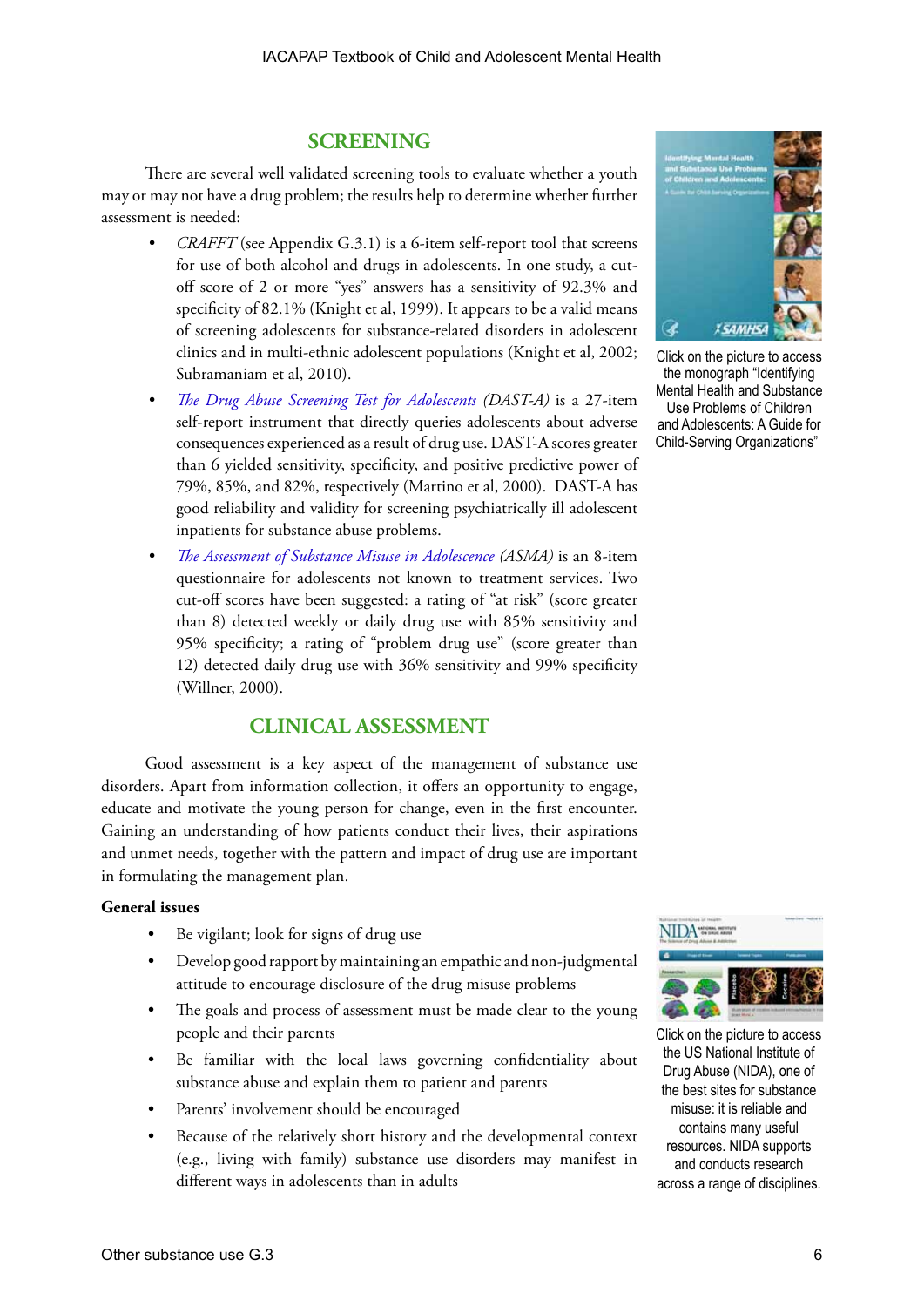| Table G.3.2                     | Effects of commonly                                                                                                                                   | y misused substances                                                                                                                                                                               |                                                                                                                                                                                                      |
|---------------------------------|-------------------------------------------------------------------------------------------------------------------------------------------------------|----------------------------------------------------------------------------------------------------------------------------------------------------------------------------------------------------|------------------------------------------------------------------------------------------------------------------------------------------------------------------------------------------------------|
| <b>Substance</b>                | Pharmacology                                                                                                                                          | <b>Acute effect</b>                                                                                                                                                                                | <b>Withdrawal syndrome</b>                                                                                                                                                                           |
| <b>Benzodiazepines</b>          | GABA receptor agonist; increase<br>postsynaptic CI-influx                                                                                             | concentration, disorientation, drowsiness, confusion,<br>Sedation, relaxation, euphoria, impaired<br>incoordination, tremor, amnesia                                                               | Insomnia, anxiety, tremor, tachycardia, hypertension,<br>Transient visual, tactile, or auditory hallucinations or<br>illusions; headache<br>diaphoresis.<br>Seizures.                                |
| Cocaine                         | Presynaptic dopamine, norepinephrine,<br>serotonin reuptake blockade; release<br>(mild) Na channel blockade.                                          | Euphoria, enhanced concentration, sense of power<br>and alertness, talkativeness, reduced appetite,<br>anxiety, restlessness, panic attacks, irritability,<br>paranoia, delusions, hallucinations. | Fatigue, difficulty concentrating, craving, anhedonia,<br>vivid unpleasant dreams, myalgia, psychomotor<br>retardation-agitation, hyperphagia-anorexia,<br>insomnia or hypersomnia.                  |
| Codeine                         | Opioid analogue, mu-opioid receptor<br>agonist.                                                                                                       | Cough suppressant, analgesia, euphoria, drowsiness,<br>depression, constricted pupils.                                                                                                             | Irritability, agitation, insomnia, lethargy, depressed<br>mood, suicidal ideation, lacrimation, diarrhea.                                                                                            |
| Morphine                        | mu-opioid receptor agonist.                                                                                                                           | respiratory depression, constricted pupils, analgesia,<br>Euphoria, sense of well-being, drowsiness,<br>decreased awareness.                                                                       | Irritability, agitation, anxiety, insomnia, tremor, chills,<br>runny nose, dilated pupils, pilo-erection, bone pain,<br>abdominal pain, loss of appetite, vomiting, diarrhea.                        |
| Dextromethorphan                | release of serotonin, as well as inhibiting<br>antagonist increasing the synthesis and<br>Opioid analogue, NMDA receptor<br>the reuptake of serotonin | hallucinations, drowsiness, dizziness, slurred speech,<br>Euphoria, dissociation and dream-like experiences,<br>vomiting, diarrhea, pruritus.                                                      | Insomnia, nausea, hyperhidrosis, depression,<br>difficulties with thinking and memory.                                                                                                               |
| hydroxybutyrate)<br>GHB (gamma- | Activates GABA, receptor, and a distinct<br>GHB receptor.                                                                                             | loss of motor control, enhanced empathy and sexual<br>Euphoria, disinhibition, drowsiness, slurred speech,<br>intimacy.                                                                            | Insomnia, anxiety, agitation, delirium, hallucinations,<br>muscular cramps, autonomic instability.                                                                                                   |
| Heroin                          | mu-opioid receptor agonist                                                                                                                            | Euphoria, lethargy, sense of well-being, drowsiness,<br>constricted pupils, hypoactive state.                                                                                                      | nose, dilated pupils, increased heart rate and blood<br>pressure, bone pain, cramps, abdominal pain, loss<br>Insomnia, anxiety, agitation, tremor, chills, runny<br>of appetite, vomiting, diarrhea. |
| Ketamine                        | NMDA receptor antagonism, enhancing<br>glutamate release.                                                                                             | Analgesia, numbness, amnesia, dissociation,<br>disorientation, hallucinations.                                                                                                                     | Fatigue, insomnia, irritability, depression.                                                                                                                                                         |
|                                 | GABA: gamma-aminobutyric acid; 5-HT: 5-hydroxytryptamin                                                                                               | e (serotonin); MDMA: 3,4-methylenedioxy-N-methylamphetamine; NMDA: N-Methyl-D-aspartic acid.                                                                                                       |                                                                                                                                                                                                      |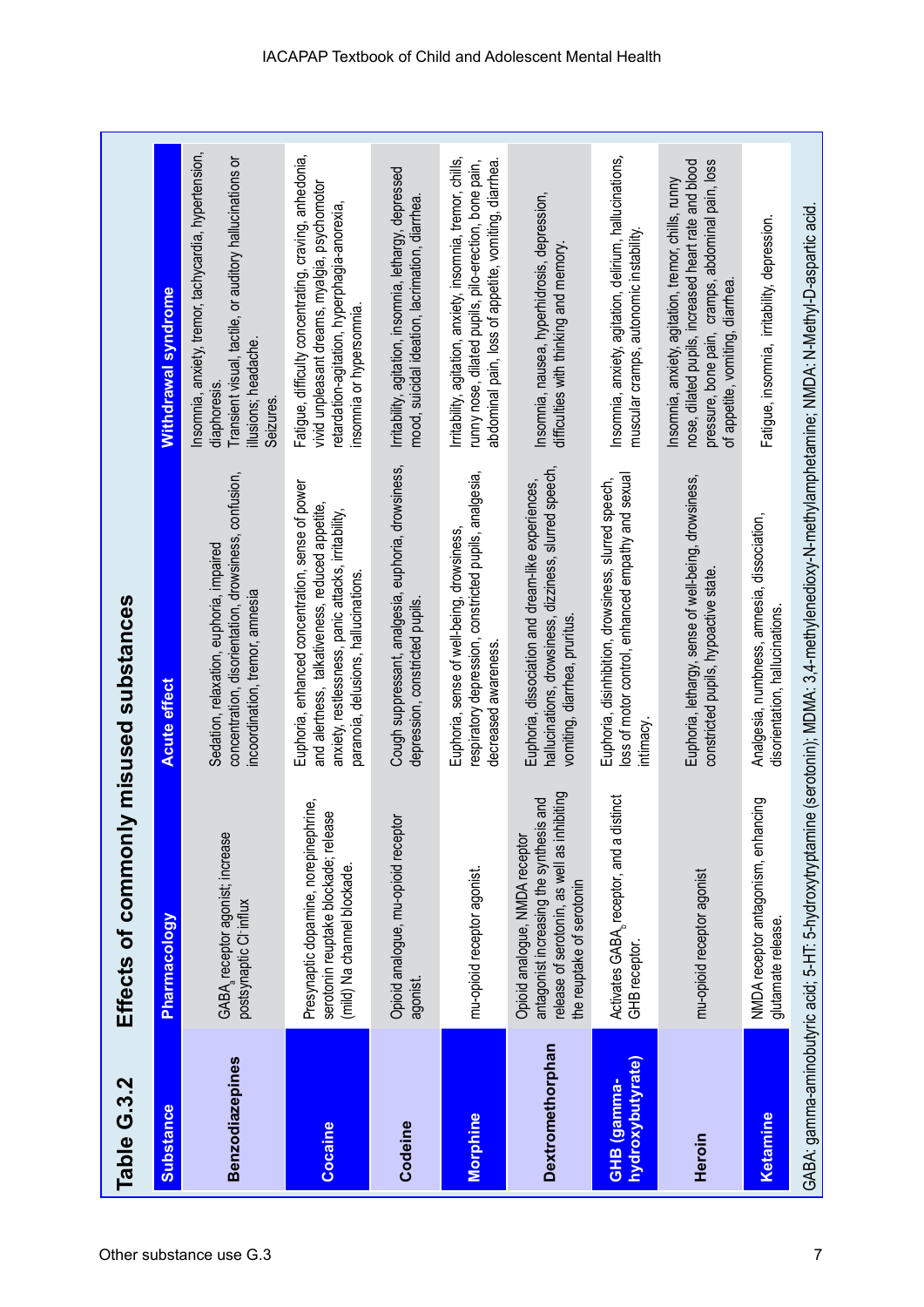| Table G.3.2 (continuation)                 |                                                                                                                                        |                                                                                                                                                                                                                                                                |                                                                                                                                                                                      |
|--------------------------------------------|----------------------------------------------------------------------------------------------------------------------------------------|----------------------------------------------------------------------------------------------------------------------------------------------------------------------------------------------------------------------------------------------------------------|--------------------------------------------------------------------------------------------------------------------------------------------------------------------------------------|
| <b>Substance</b>                           | Pharmacology                                                                                                                           | <b>Acute effect</b>                                                                                                                                                                                                                                            | <b>Withdrawal syndrome</b>                                                                                                                                                           |
| <b>MDMA</b> (ecstasy)                      | Post-synaptic serotonin receptors<br>agonist.                                                                                          | balance, poor concentration, reduced appetite, dizziness,<br>of well-being, mild depersonalization and derealization,<br>jaw clenching, thirst, dry mouth, restlessness, impaired<br>Empathy-enhancing, heightened confidence & sense<br>bruxism, diaphoresis. | Depression, anxiety, impaired concentration.                                                                                                                                         |
| Mephedrone                                 | inhibit the reuptake of monoamine<br>Stimulate the release and then<br>neurotransmitters.                                              | insomnia, headache, nausea, palpitations, increased sex<br>Euphoria, increased concentration, talkativeness, urge<br>drive, excessive sweating and cold blue finger/toes.<br>to move, empathy, jaw clenching, reduced appetite,                                | anxiety, unusual sweat odor, increased appetite and<br>Tiredness, insomnia, nasal congestion, impaired<br>concentration, irritability, blackouts, depression,<br>craving.            |
| Methamphetamine                            | norepinephrine and serotonin release.<br>norepinephrine reuptake blockade.<br>High dose: increases dopamine,<br>Low dose: dopamine and | hallucination and paranoid delusion, impaired judgment.<br>appetite, increased physical activity, excitement, anger,<br>Euphoria, enhanced wakefulness, anxiety, reduced                                                                                       | dreams, mood lability, anxiety, depression, irritability,<br>Fatigue, insomnia or hypersomnia, vivid unpleasant<br>violence, paranoid psychosis, suicidality, motor<br>stereotypies. |
| nitrites (popper)<br><b>Volatile alkyl</b> | Potent vasodilator and relaxation of<br>smooth muscles.                                                                                | Heat sensation and excitement                                                                                                                                                                                                                                  | Craving, tachycardia, diaphoresis.                                                                                                                                                   |
| <b>Organic solvents</b>                    | Unknown.                                                                                                                               | agitation, anesthesia and poorly coordinated movements.<br>Excitation, disinhibition, drowsiness, light-headedness,                                                                                                                                            | Headaches, nosebleeds, dry cough, anxiety attacks,<br>poor appetite, tension, nausea and vomiting, chest<br>pains, dizziness, depression, insomnia.                                  |
| (Phencyclidine)<br><b>PCP</b>              | NMDA receptor antagonist, enhancing<br>glutamate release.                                                                              | Agitation, euphoria, nystagmus, ataxia, slurred speech,<br>confusion, delirium, psychosis.                                                                                                                                                                     | hyperactivity, tremor, pilo-erection, somnolence,<br>Vocalizations, bruxism, diarrhea, oculomotor<br>seizures.                                                                       |
| LSD (lysergic acid<br>diethylamide)        | 5-HT $_{\rm 2A}$ agonist.                                                                                                              | derealization, panic reactions, autonomic hyperactivity<br>(pupil dilation, pilo-erection, diaphoresis, tachycardia,<br>Heightened sense, vivid hallucinations, synesthesia,<br>hyper-reflexia, tremor), impaired coordination.                                | Not documented                                                                                                                                                                       |
| <b>Zopiclone</b>                           | of 1,2,3 and 5 of GABA, receptors<br>agonist                                                                                           | Reduces sleep latency, increases the slow-wave sleep.                                                                                                                                                                                                          | Similar to benzodiazepines.                                                                                                                                                          |
|                                            | GABA: gamma-aminobutyric acid; 5-HT: 5-hydroxytryptamin                                                                                | e (serotonin); MDMA: 3,4-methylenedioxy-N-methylamphetamine; NMDA: N-Methyl-D-aspartic acid.                                                                                                                                                                   |                                                                                                                                                                                      |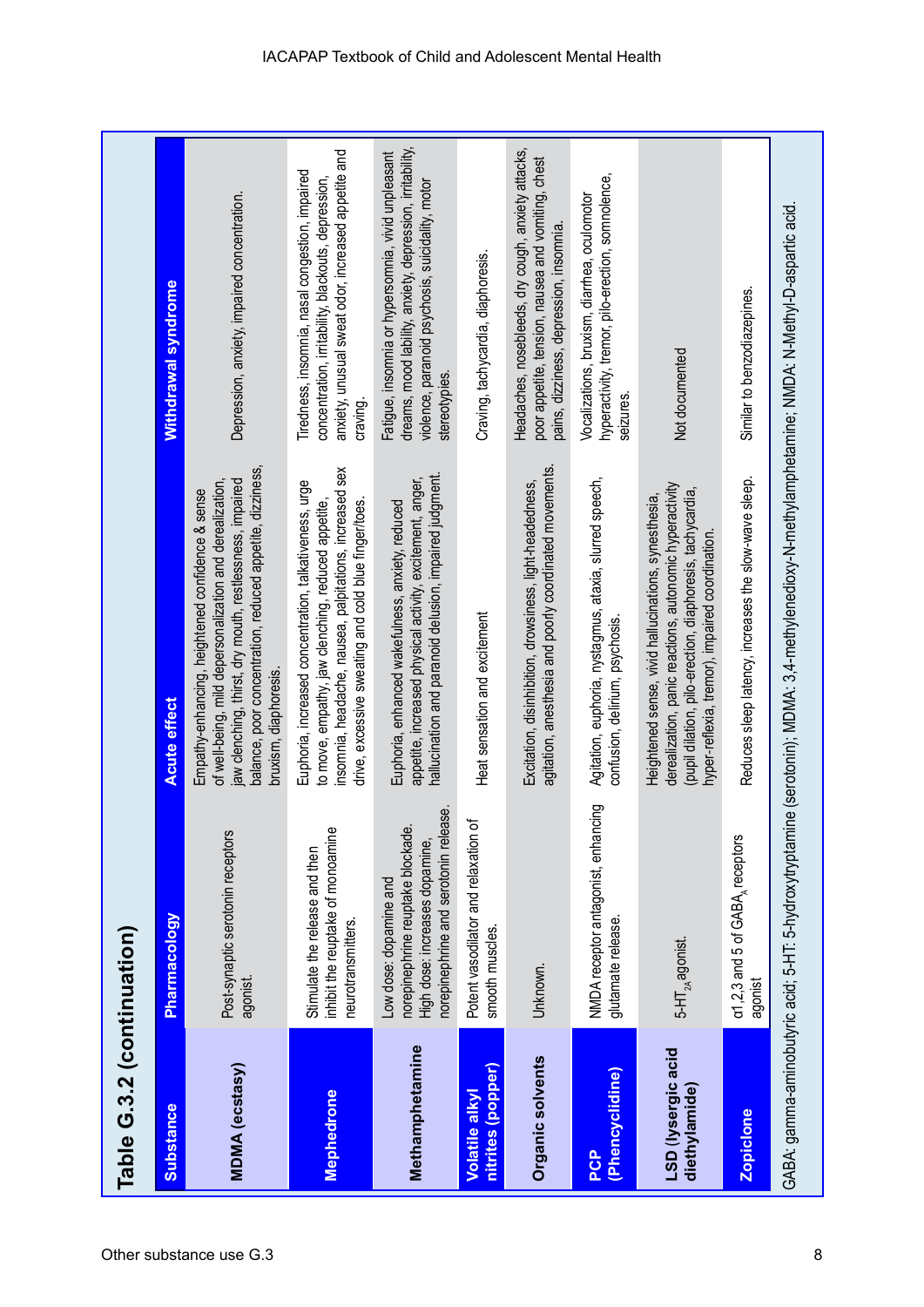- Clarify the young person's understanding of symptoms
- Care for the general health needs and drug related problems, whether or not the patient is ready to stop using drugs

#### **History**

The following information needs to be obtained (see also Chapter A.5):

- Substances used (current and past), for each type:
	- − Age at first use
	- Frequency
	- Duration
	- Minimum, maximum and usual quantity consumed
	- − Route of administration
	- Substances taken in combination
- Binging, memory loss and overdose episodes
- Accidents and injuries related to substance use
- Previous attempts to stop using
- Withdrawal symptoms
- Presence of psychotic symptoms and their association with drug consumption
- Symptoms of psychological or physical dependence
- Immediate risk factors:
	- Overdoses, deliberate self-harm and attempted suicide
	- Injecting behavior
	- − Multiple substance use
- Co-existing psychiatric problems (e.g., depression, conduct disorder, psychosis, ADHD)
- Substance use in risky contexts
	- Substance use in the presence of family members
	- Sexual exploitation or risky sexual behavior
	- − Criminal behavior
- Physical problems
	- Infections (e.g., hepatitis B/C, HIV, venereal disease)
	- Urological problems related to ketamine use.

It is necessary to also obtain information about patients' understanding of their substance use by enquiring about:

- Level of knowledge of substances and associated risks
- Where, how and with whom they take substances
- Who else among their friends and family uses drugs
- Whether, according to the patient, substances are being used to control mood, thoughts or behavior
- Their understanding about how substance use affects their lives
- Hopes and fears in relation to substance use and being drug free; previous experiences of being drug and alcohol free
- Family's views on substance abuse
- Available supports if changing substance use behavior

## Streetdrugs.org





Click on the picture to access Street Drugs, a website with information specifically for students, parents, teachers, and health professionals. The site also has research reports, frequently asked questions and materials such as posters and interactive media.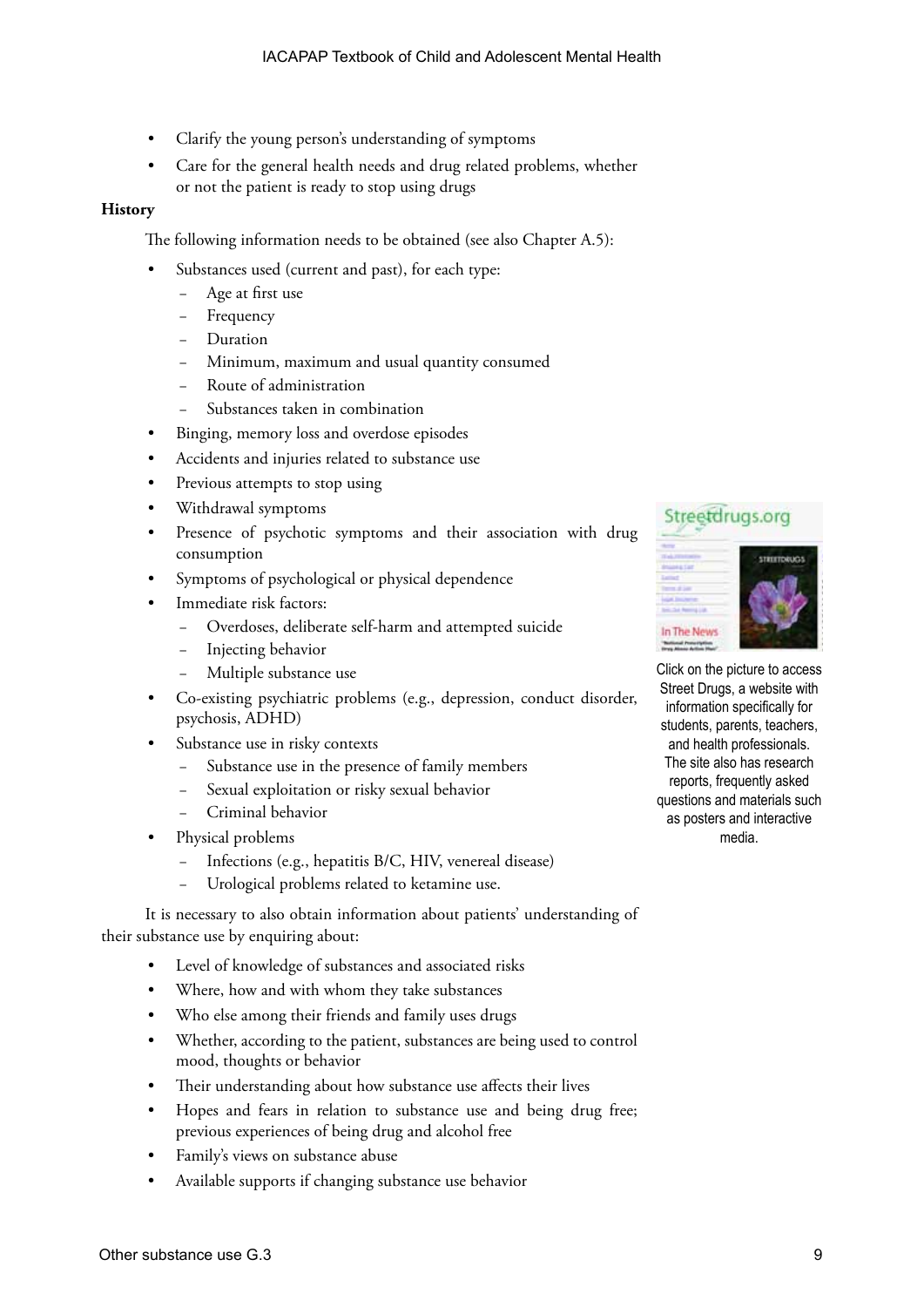#### **Becky**

Becky was 16 when first admitted to the psychiatric unit of a general hospital after being brought by the police. According to the admission notes, she was "hysterical" and attempted to jump from the roof of a building after a fight with her boyfriend. Becky was quiet and settled after the second day of her admission remaining cooperative during the ten days of her hospital stay. Assessment revealed that Becky had quit school a year earlier and done nothing since then. She had a poor relationship with her family and they got used to her being absent for days at a time. For a week before the admission, Becky was upset about her boyfriend dating one of her close friends. She confronted them a few times but they never admitted it. She felt depressed, angry and betrayed but denied intending to kill herself. She described herself as unusually "out of control" when she threatened to jump from the roof. Physical examination and laboratory investigations, including urine toxicology screening, did not reveal abnormal findings; pregnancy test was negative. Becky was mostly quiet in the ward. Her mood improved gradually. No abnormal behaviors were

observed throughout her admission. Becky was diagnosed with adjustment disorder.

She was expected to attend a clinic for follow up two weeks later but turned up one month later. In that visit, Becky disclosed that she had been hearing voices talking to her for many weeks until several days after her hospital admission. She concealed that because she believed she would be kept in hospital longer. She stressed again that she had not taken any illicit drugs but had been taking slimming pills for several weeks before the incident. When she stopped taking those the voices also stopped. Becky appeared calm and friendly in the following two clinic visits but the service subsequently lost contact with her. She reappeared in the clinic five months later disclosing she had been smoking "ice" with her friends for nearly a year. Throughout this period, she heard voices talking to her from time to time. She was uncertain whether her hallucinatory experiences were related to her drug use because sometimes those voices were exceptionally long lasting; she was 3-months-pregnant.

• Expectations of treatments and motivation – according to the stages-ofchange model (Prochaska & DiClemente, 1992).

A good understanding of the psychosocial impact of substance use is also necessary for diagnosis and to plan treatment, this would include a thorough grasp of young people's lives:

- How they conduct their lives
- In what activities they engage
- Who has an influence on them
- How they perceive their lives
- What aspirations they have
- What are their unmet needs
- What are the consequences of their substance abuse for them
- What are their goals and aspirations.

#### **DIAGNOSIS**

#### **Abuse**

To establish a diagnosis of substance abuse in DSM-IV (American Psychiatric Association, 1994), there should be a pattern of recurrent use resulting in failure to fulfil major role obligations at home, work or school; legal problems; social or interpersonal problems; and physically hazardous situations within a 12-month period. The parallel category in ICD-10 (World Health Organization, 1992) is termed as "harmful use" and emphasizes actual damage caused to mental or physical health, but not to adverse social consequences for the substance user.

#### **Dependence**

Making a diagnosis of substance dependence according to DSM-IV requires meeting within a 12-month period three of seven criteria: tolerance, withdrawal symptoms, compulsive nature of use, failure to quit, amount of time spent seeking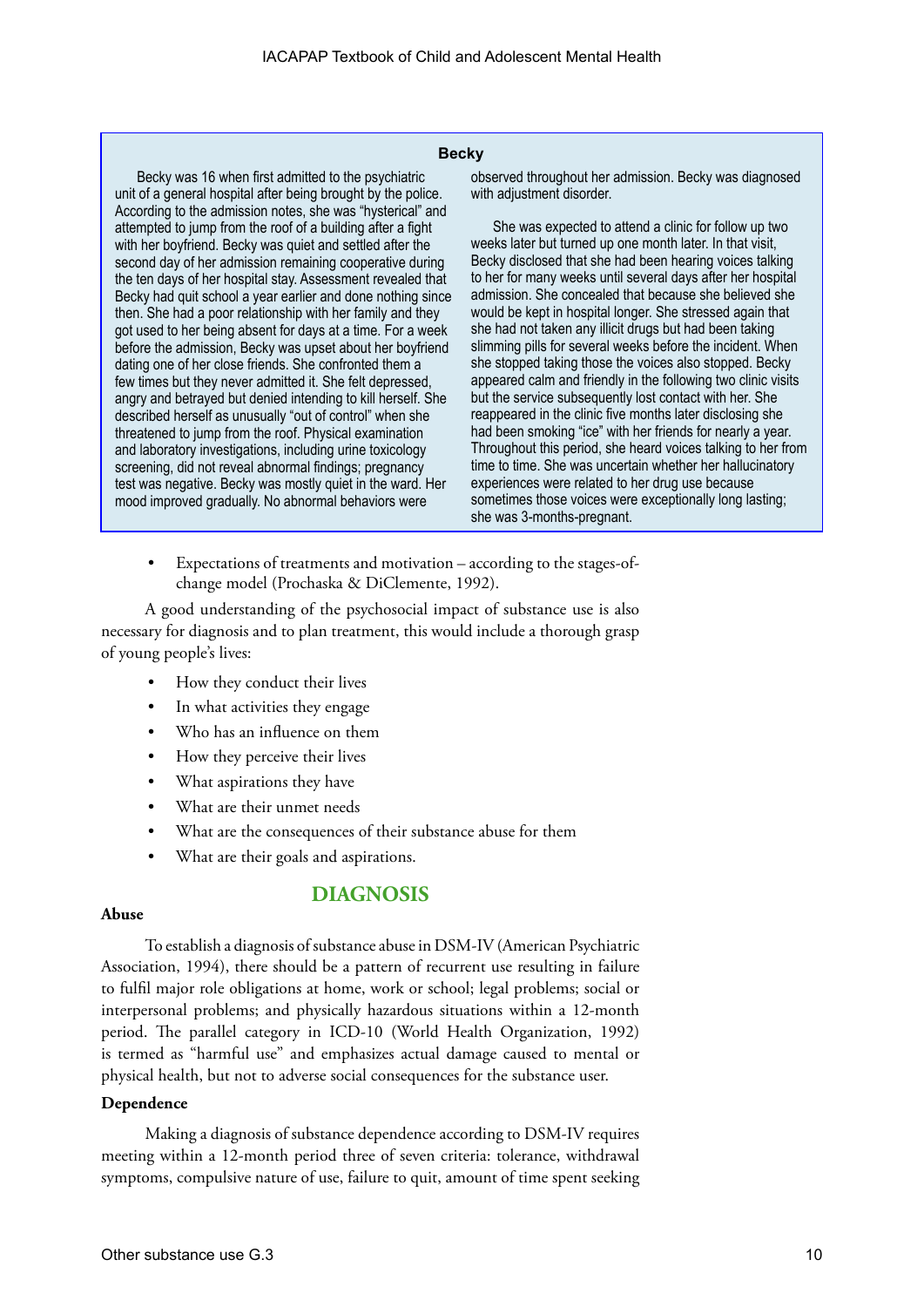drugs, giving up on other more appropriate activities, and use despite adverse consequences. Similar criteria are required according to ICD-10. For further discussion of the validity of the distinction between abuse and dependence see section on DSM-5 below.

Despite diagnostic criteria in both classification systems having been used for many years, there are still problems when applying them to adolescents. The criteria for tolerance, withdrawal and medical complications may not be applicable to adolescents because of the relatively short history of substance use.

#### **Proposed changes for DSM-5**

In the proposed changes for DSM-5, the overall section is to be labelled "addiction and related disorders," which would include gambling – a nonsubstance or behavioural addiction. A new category of "substance use disorder" is proposed, which would combine the two current diagnoses of "substance abuse" and "dependence" (on the basis that this historical distinction is not supported by empirical evidence), with severity rated according to the number of symptoms. The criterion "legal difficulties" is to be eliminated while "drug craving" is to be added. Tolerance and withdrawal symptoms are not to be counted towards the diagnosis when patients are involved in an appropriate medical treatment program for a problem such as pain, anxiety or depression unless they have other symptoms of aberrant behavior demonstrating compulsive drug seeking (O'Brien, 2011). The makers of DSM-5 hope this would clear misconceptions and avoid patients with other psychiatric disorders having their successful treatment discontinued to address their "dependence" (Heilig, 2011).

Whether the proposed changes for DSM-5 are clinically useful in separating patients with patterns of substance use that would respond to brief psychological interventions from those needing more substantial treatment requires further exploration (Poznyak et al, 2011). Criticisms include that with no other alternative than acute intoxication, individuals who use psychoactive substances infrequently without major indications of dependence are unlikely to have their substancerelated problems diagnosed in emergency rooms, hospital wards and out-patient clinics, thus unlikely to receive early intervention – proven effective with nondependent substance users (Babor, 2011). Furthermore, by collapsing the diagnosis of abuse and dependence into a single disorder, it is possible to make a diagnosis of substance use disorder with as few as two psychosocial criteria and the subjective judgment of the clinician (Meyer, 2011). Despite some positive changes, the proposed DSM-5 criteria for substance use disorders do not go very far in improving their diagnosis in youth; targeted developmental adjustments, including clearer operational symptom definitions, are needed to ensure that DSM-5 validly identifies substance use disorders across all developmental periods (Winters et al, 2011).

#### **Drug testing in adolescents**

Current practice parameters (Bukstein et al, 2005) state that toxicology "should be a routine part of the formal evaluation and ongoing assessment of substance use both during and after treatment". Self-reports by drug using adolescents are often unreliable, especially in the community, school and legal settings. Denial, social desirability responses, concern over legal or other perceived consequences are likely to result in an under-reporting of drug use in this age



Click on the picture to access Erowid, a useful website with information about everything to do with drugs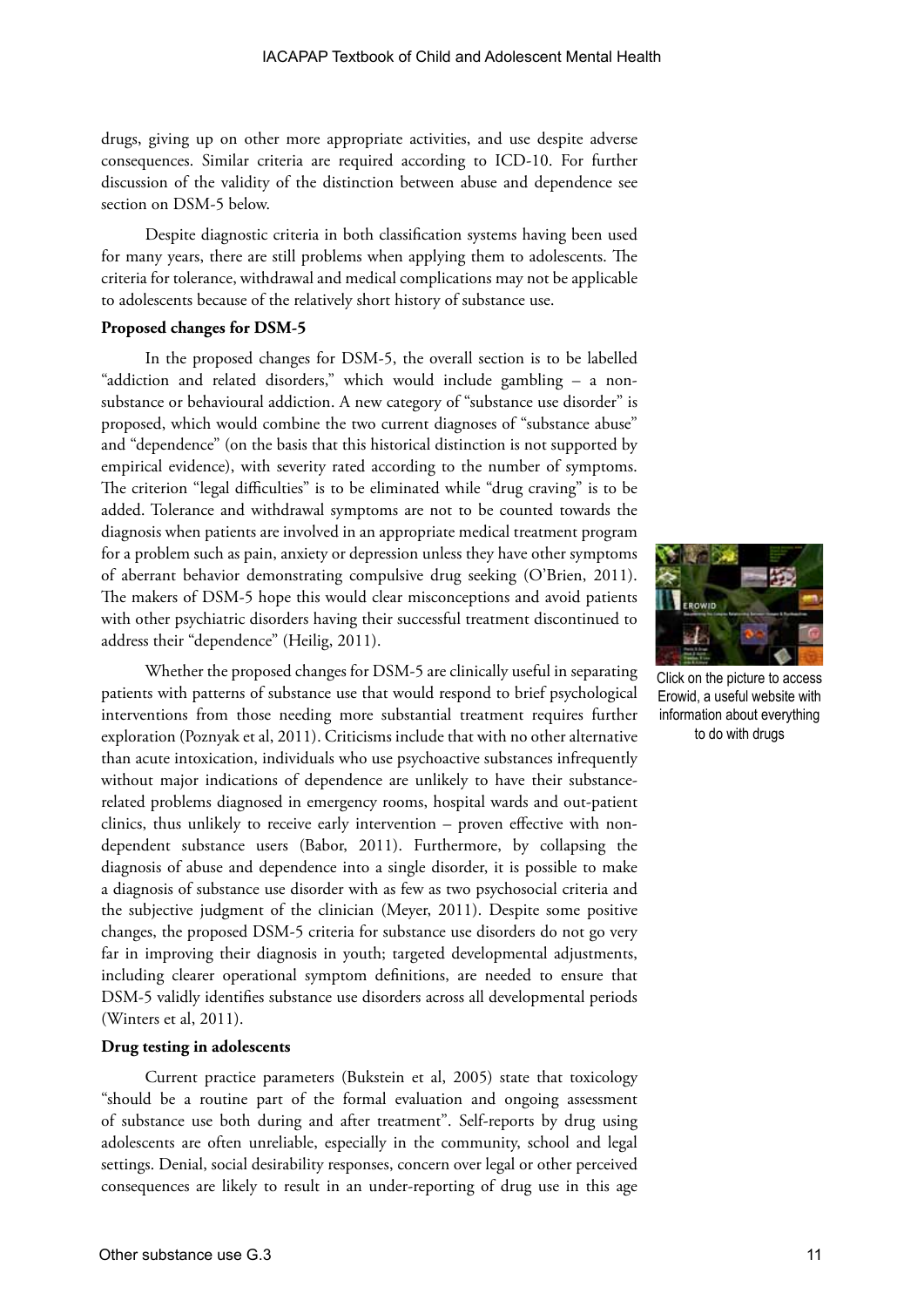group. Drug testing could provide objective information to the treating clinician for screening, diagnosis and to monitor adherence to treatment and outcome.

In clinic settings, drug testing is practical and cost-effective using point-ofcare immunoassay test kits on urine samples to detect the presence of substances of abuse. To confirm a positive result, gas chromatography and mass spectroscopy may be required in some circumstances (e.g., if legal penalties apply). The main limitation is that the period during which most substances can be detected range from 1-3 days and care must be taken to prevent tinkering with the sample (sample should be provided under direct supervision by same-sex staff; pH or specific weight of the sample helps to check whether there is dilution; measuring the temperature is also helpful to prevent tampering). Point-of-care immunoassay tests on saliva can also be performed; however, they are more expensive and detection period is shorter (6-12 hours). Hair testing detects drug use in the last 3 months (except for the previous 7 days). Samples are difficult to adulterate but perming, bleaching and straightening treatments may alter drug levels in hair samples; the test is expensive and cannot be done on-site. Sweat testing prospectively investigates substance use over 1-3 weeks. The patch collects traces of the substances and their metabolites left from evaporated sweat; it is also expensive although a little less than hair testing. Drug testing of blood samples is useful in avoiding tampering but is invasive and costly.

Click on the picture to view a high school student talking about his battle with drugs (10:05)

It is important to consider several factors before conducting a drug screen:

- Adolescents are expected to enter into a confidential relationship with the therapist if they are shown to be competent to give consent. Hence, it is a good practice to explain the needs and implications (both of positive or negative results) of the drug screen and obtain informed consent from the adolescent
- It is not advisable to request for a drug screen solely because of parental suspicion
- The therapist is encouraged to discuss with the adolescent the limits of

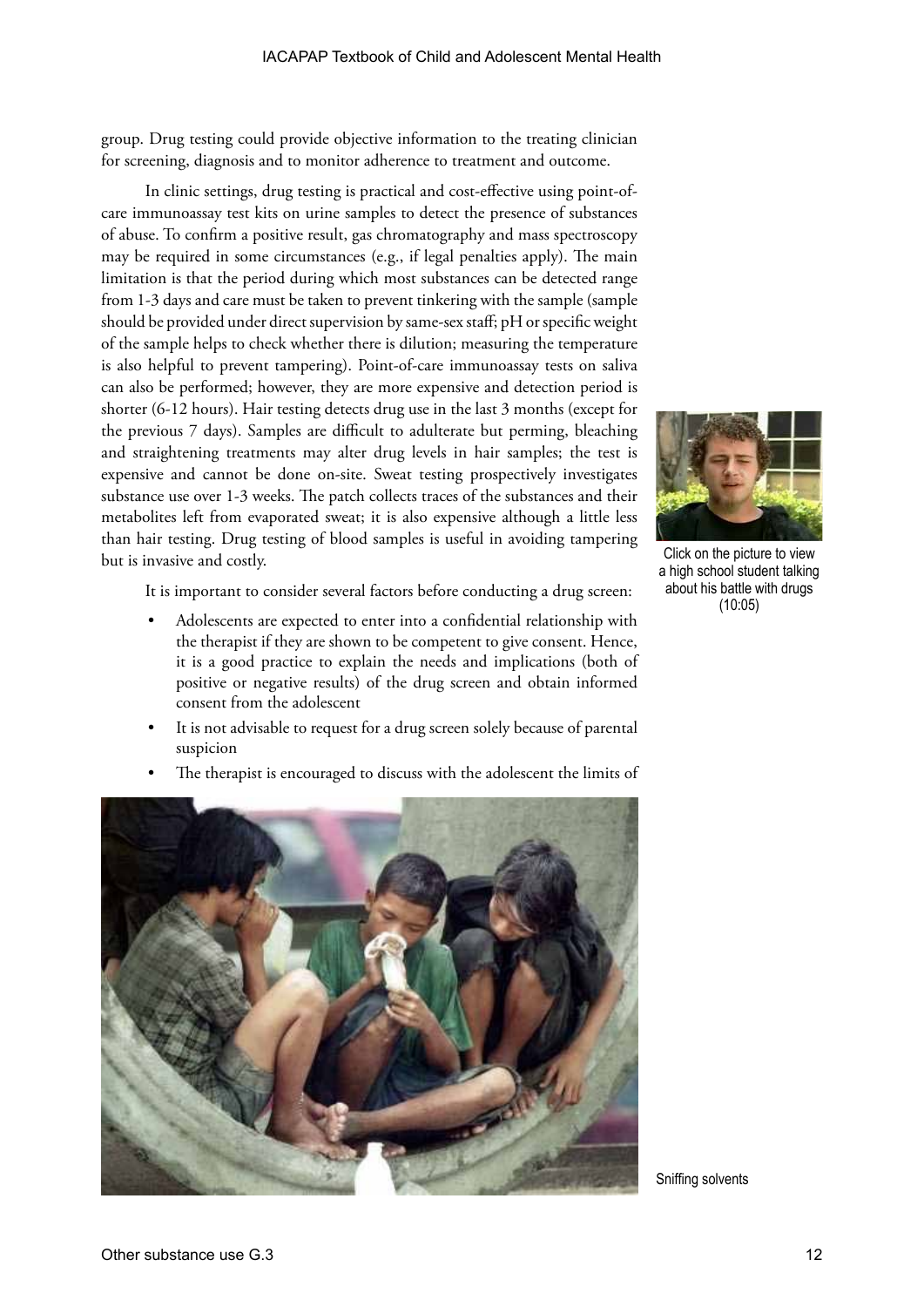confidentiality, who will be informed of the results of the drug screen and what the process will be.

It is important to bear in mind that substances such as amphetamines, cocaine, and opiates are not likely to be detectable in the urine after 1-4 days (see Table G.3.1). The availability of these laboratory tests does not obviate the need for careful screening via interview and self-report, but they are an important tool in the assessment and monitoring of substance use. Moreover, use of drug screens increases the reliability of the adolescent's self-reported substance use, which can have therapeutic value in itself. One approach to requesting a drug screen is to tell the adolescent that it is likely to be positive if they have used cannabis in the past month. If the adolescent endorses substance use, the clinician may not wish to obtain a drug screen. Another common clinical and research practice is to consider a refused drug screen as equivalent to a positive screen. (Goldstein, 2009)

#### **TREATMENT**

After a comprehensive assessment, the young person and their parents should be involved in planning the treatment. Treatment goals will largely depend on the motivation and circumstances of each individual. It is useful to view the substance abuse as a symptom of a complex dysfunction in the young person, the family, school and social environment requiring an overall management plan, which should also address issues such as attachment, educational needs, physical and psychological health, lifestyle, peer relationships and psychological stress in a coordinated manner.

The level of care required will be determined by the intensity and complexity of the presenting problems and the needs of the patient. The management plan should be realistic, acceptable to the patient and the family, and feasible within the available resources. Adolescents whose frequency of drug use is low and drugrelated problems mild, are best managed by their family physician. For those who abuse drugs frequently and have moderate to severe drug-related psychiatric comorbidities, they are best managed by a child and adolescent mental health team. Referral to a specialized addiction team is appropriate if the complex needs of the youngster cannot be met by the lower level of care.

Some interventions directly address the substance use and include: psychoeducation, enhancement of motivation, harm reduction interventions and relapse prevention. Others target different aspects such as social skills, family relationships, mood, impulse control, mental and physical health.

#### **Brief interventions**

These are opportunistically offered in settings such as family clinic, social care settings and emergency departments to people with limited contact with drug services who use drugs but do not have a full blown drug use disorder. Information and advice about reducing the risks of drug misuse (e.g., exposure to blood-borne viruses) are to be provided to all of them during routine contacts or opportunistically. Sessions aimed at enhancing the motivation to change druguse behavior can thus be arranged. During the session, therapists need to explore ambivalence about drug use and possible treatment. Increased rates of abstinence from heroin, cocaine, and amphetamine have been demonstrated with this minimal intervention (Bernstein et al, 2005; Baker et al, 2005).



Click on the picture to access information about club drugs provided by NIDA (US)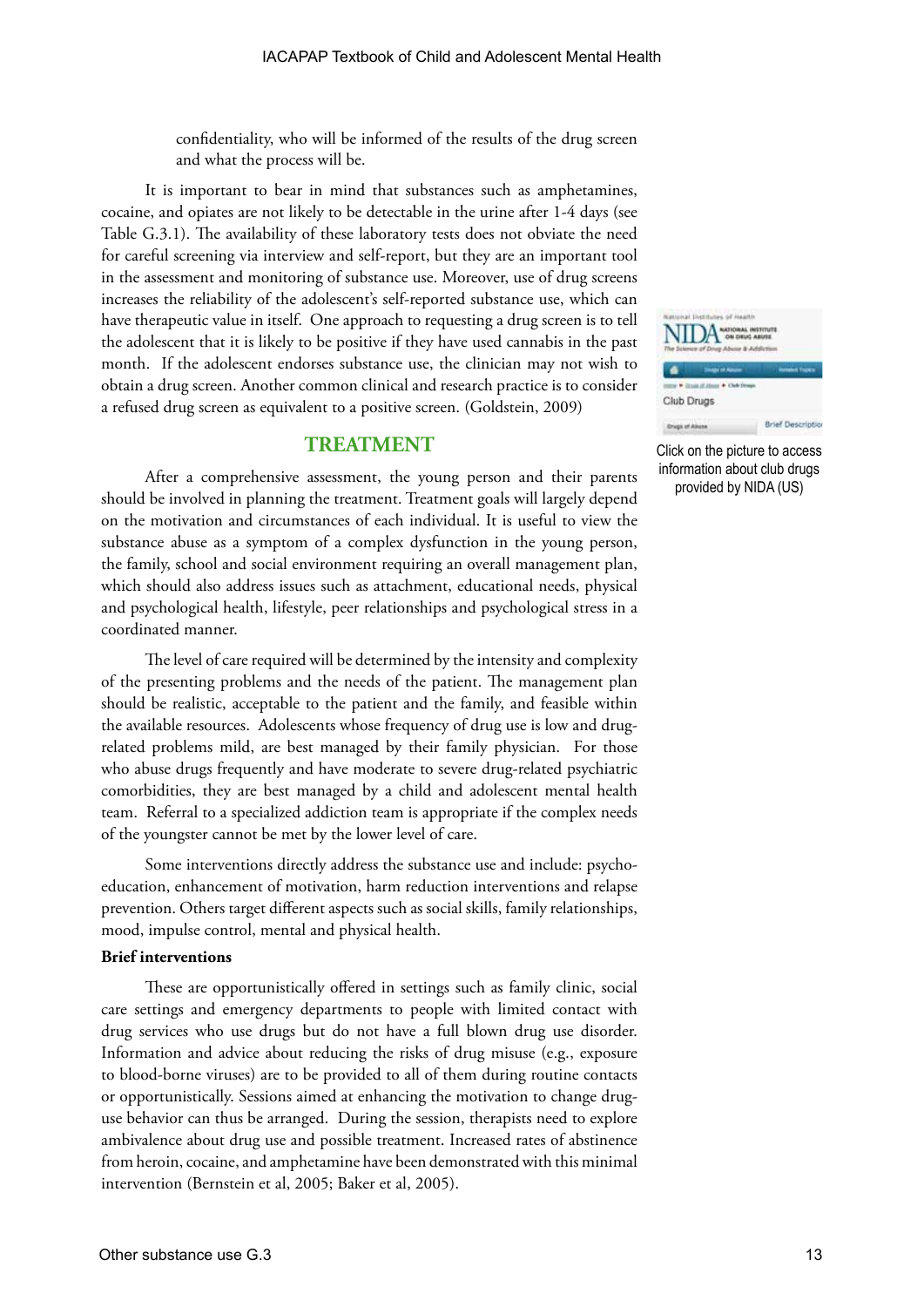#### **Self-help groups**

Narcotic Anonymous and Cocaine Anonymous are the best examples. They are based on the 12-step principles, which emphasize abstinence as the goal of treatment (see also Chapter G.1). While definite evidence of effectiveness is still lacking, weekly or more frequent 12-step participation seems to be associated with lower drug and alcohol consumption (Fiorentine, 1999). Possible mediating effects of social support and religious service attendance in maintaining long-term recovery among adolescents have also been postulated (Chi et al, 2009).

#### **Motivational interviewing**

Motivational interviewing is a technique that helps patients explore and resolve their ambivalence about drug taking. This is achieved through reflective listening, development of discrepancy, sidestepping resistance by responding with empathy and understanding, and supporting self-efficacy in order to commit and reach a decision to change (Miller & Rollnick, 1991).

The therapist is encouraged to adopt a non-judgmental stance and steer the patient to express concern and identify problems related to the substance abuse. Through empathetic listening and reflection of the patient's response in a modified form, the patient is encouraged to express the discrepancy between his personal ideal goals and the actual behaviors (e.g., desire to be a top hair-stylist but to continue drinking alcohol despite hand tremor). This helps to increase the motivation to change.

To reduce the resistance to change, the therapist should avoid confrontation and argument with patients (e.g., whether methamphetamine use enhances one's working performance or not). Instead the therapist should be able to understand the patient's frame of reference, filter and amplify the patient's encouraging thoughts, elicit statements from the patient that encourage change, match the stage of change of the patient, and express acceptance and affirmation of the patient's freedom of choice and self-direction (Rollnick & Miller, 1995).

Drug users who received motivational interviewing were more likely to reduce their drug use, comply more with treatment requirements, stay longer in treatment, have fewer post-treatment psychiatric problems, become abstinent more often and have fewer relapses (Baker et al, 2001; Daley et al, 1998; Macgowan & Engle, 2010; Saunders et al, 1995).

#### **Relapse prevention**

Relapse prevention combines behavioral skills training, cognitive training and lifestyle change (Marlatt & Gordon, 1985). The goal is to teach drug users to identify, anticipate and cope with the high risk situations that may lead to relapse. Patients are encouraged to set achievable behavioral goals to enhance their self-efficacy. Myths about the perceived effects of drugs on the patient should be clarified. Reframing the meaning of events leading to lapses helps to minimize the sense of failure, encourage the establishment of a lapse management plan and reduce the chances of relapse. In addition, patients are encouraged to increase their engagement in rewarding or stress-reducing activities in their daily routine to enhance the self-efficacy.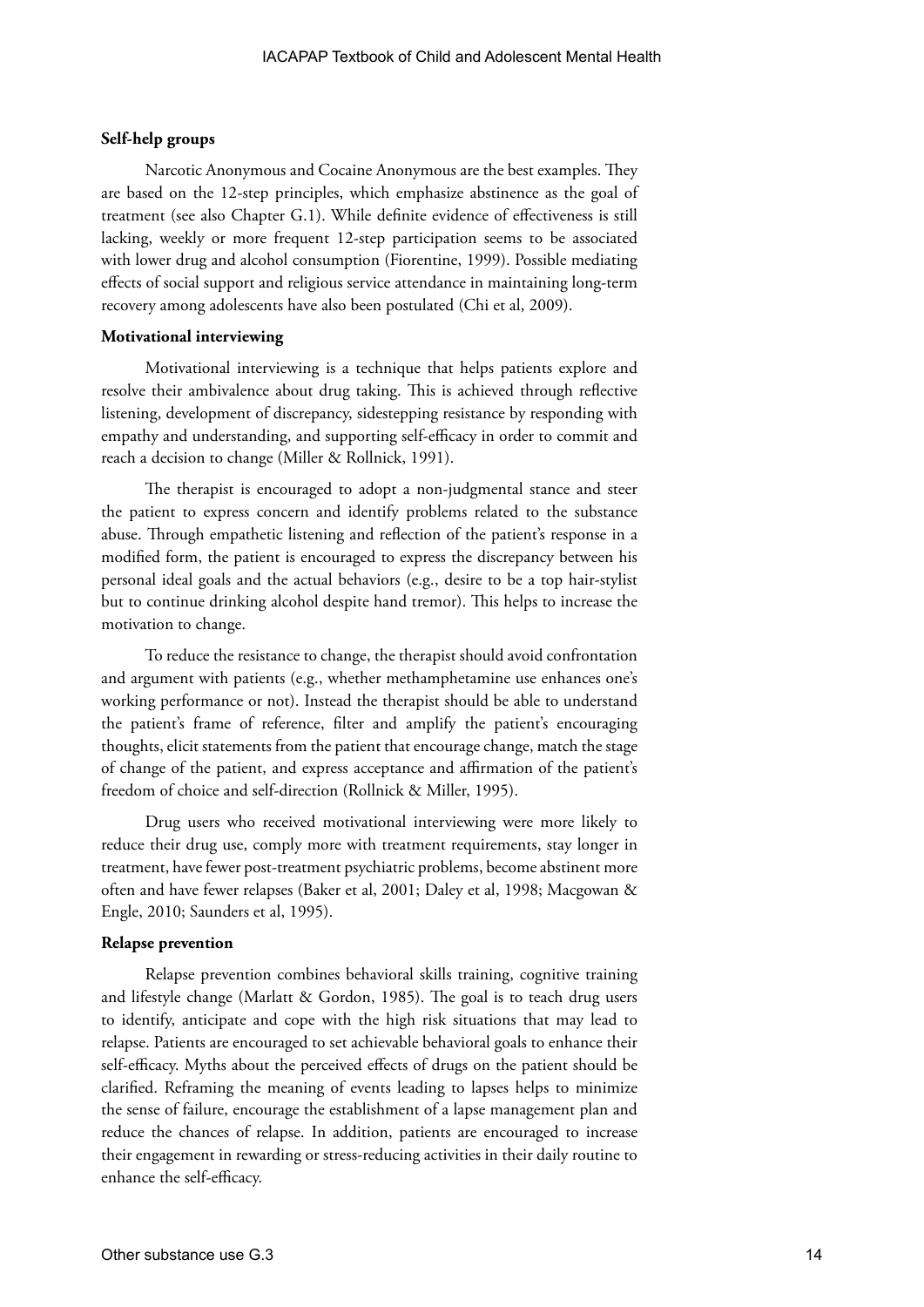Review on 24 interventions focusing on substance use showed that relapse prevention has comparable effectiveness to other active treatments (Carroll, 1996), may reduce the intensity of relapse episodes if relapse occurs and has significantly better outcomes even for more impaired substance abusers (Carroll et al, 1991; Carroll et al, 1995). A recent extensive review found that self-help interventions based on a relapse prevention approach showed a significant overall effect in increasing long-term abstinence in smokers (Agboola et al, 2010). Another metaanalysis of 53 controlled trials of CBT primarily based on the a relapse prevention approach showed that 58% of individuals who received CBT had better outcomes than those in comparison conditions (Magill & Ray, 2009).

#### **Contingency management**

Contingency management is a type of reinforcement program to motivate drug users to abstain by rewarding them with cash or vouchers for shopping or privileges such as take-home methadone (see also Chapters G.1 and G.2). Abstinence is usually assessed through urine drug testing. The amount of the reward (e.g., the monetary value of the vouchers) usually increases with the increasing duration of continuous abstinence (e.g., number of consecutive drugfree urine tests). It has been found that contingency management is useful for non-responsive patients (Gossop, 2003).

#### **Family-based interventions**

Family-based interventions have shown some success in decreasing substance use, reducing the risk for further substance involvement, better retention in treatment and bolstering protective factors in multiple domains of the adolescent's life.

*Multi-dimensional family therapy* aims to change adolescents' drug abusing lifestyle into a developmentally normative way of life, to improve functioning, to increase parents' commitment and improve their parenting skills and communication with the adolescent (Liddle, 2002). Multi-dimensional family therapy seeks to reduce risk factors and promote protective factors in the individual, family, peer and school domains, reduce the substance use and delinquency (Liddle et al, 2004; Rowe et al, 2003; Rowe 2010). A study found that multi-dimensional family therapy produced superior treatment outcomes in youth with more severe drug use and greater psychiatric co-morbidity when compared with individually focused cognitive-behavioral therapy (Henderson et al, 2010).

#### **Pharmacological treatment**

Pharmacotherapy for young people who regularly misuse substances can be used to reduce immediate harm from substance misuse, stabilize the young people and enable them to move to abstinence (Department of Health UK, 2007).

Pharmacological treatment is useful in:

- Treatment of drug withdrawal
	- During the process of detoxification
	- To eliminate or reduce the severity of withdrawal symptoms when the physically dependent user stops taking drugs



Click on the picture to view a clip that can be recommended for parent education on teen drug use (3:39)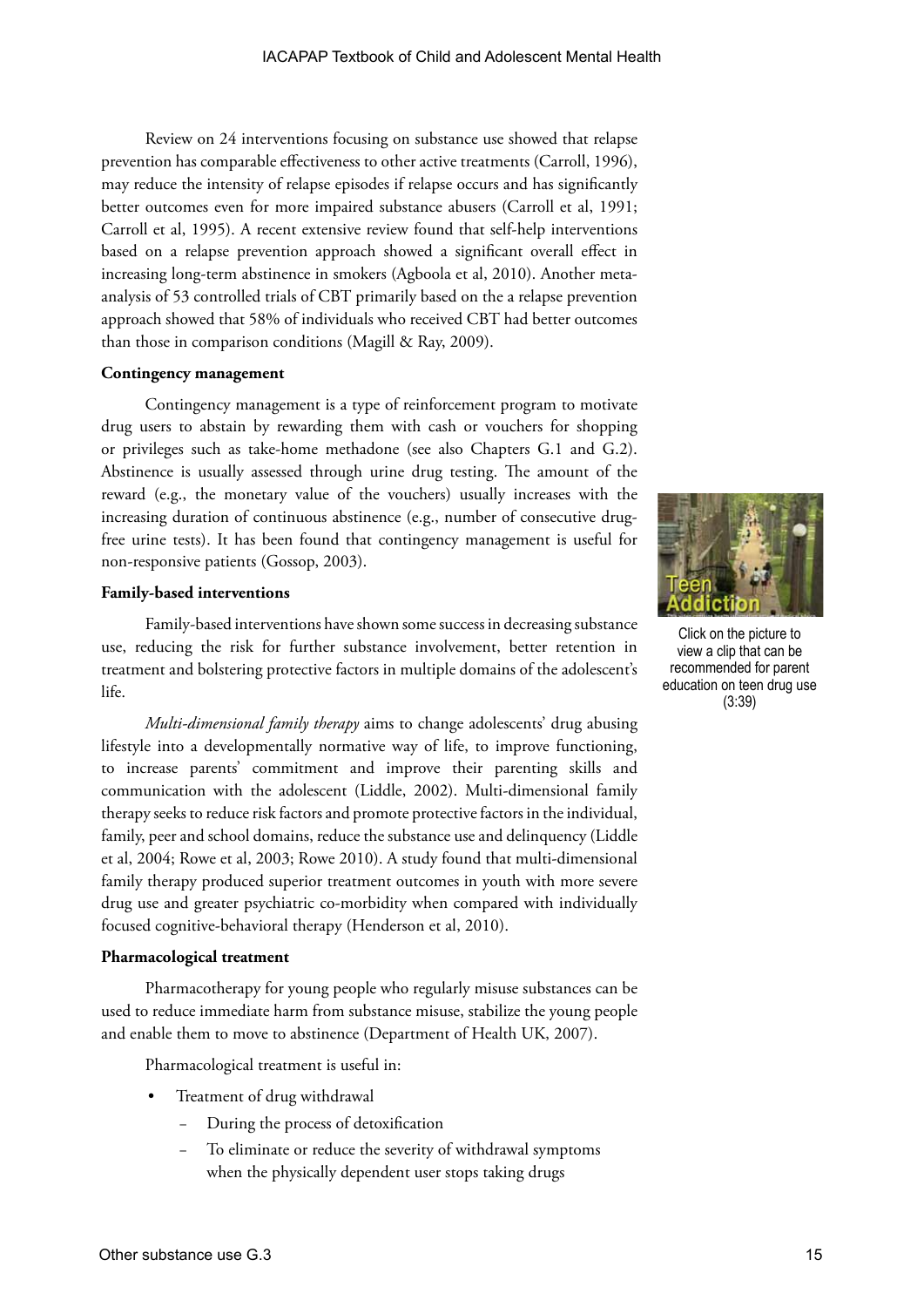- Substitute treatment (also called maintenance or replacement therapy)
	- The prescription of a substance with similar pharmacological action to the drug of dependence, but with a lower degree of risk
	- To reduce the exposure to risk behaviors and stabilize health and social functioning before addressing the physical adaptation dimension of dependence
- Relapse prevention
	- To prevent relapse after detoxification.

#### *Benzodiazepines dependence*

Detoxification of patients who suffer from benzodiazepine dependence, rare in the young, should be carefully planned and closely monitored for presence of withdrawal symptoms like insomnia, restlessness, muscle spasm and seizures. Monitoring mental state and suicidal risk is also necessary. Inpatient detoxification is best considered for those whose compliance was poor in the past or who are at risk of developing severe withdrawal symptoms such as convulsions. A long acting benzodiazepine (e.g., diazepam) in a gradually reducing dose regimen is widely used in the detoxification process. Prescription of benzodiazepines as maintenance treatment is not recommended.

#### *Stimulant dependence*

Symptoms like craving, insomnia or hypersomnia, lethargy, agitation and depression, are reported when a regular user stops taking stimulants. However, no medication is effective for the treatment of amphetamine withdrawal (Shoptaw et al, 2009). The presence of depressed mood, irritability, violent and suicidal ideation during the withdrawal period requires close monitoring. Psychotic episodes related to stimulant use are usually short-lived and subside spontaneously after cessation of use. Substitute treatment (e.g., bupropion, dexamphetamine, methylphenidate, modafinil, mazindol, methamphetamine and selegiline) is not recommended (Castells et al, 2010; Department of Health UK, 2007).

#### *Opiate dependence*

Opiate withdrawal can be very uncomfortable but is rarely life-threatening. Patients usually complain of musculoskeletal pain, insomnia, nausea or vomiting, gooseflesh, chills, sweating, running nose, yawning and watery eyes. Withdrawal symptoms can be relieved by:

- Gradually reducing the dose of methadone
- **Buprenorphine**
- Clonidine and lofexidine
- Symptomatic treatment
- Acupuncture.

When the patient is not ready for complete abstinence from opiates, methadone maintenance treatment can be suggested as substitution therapy (though this is not accepted or legal in some countries). Methadone maintenance helps to relieve withdrawal symptoms, eliminate craving and block the euphoric effects of illicit opioids. Methadone maintenance also helps to reduce the transmission of infections associated with intravenous injection such as hepatitis and HIV because it helps to reduce injecting, sharing needles and risky sexual behavior (e.g., multiple partners or exchange of sex for drugs or money) among



Click on the picture to access a website about amphetamines created by Turning Point Alcohol and Drug Centre in Melbourne (Australia). It offers self-help information and treatment options for methamphetamine users and useful information for families and health professionals.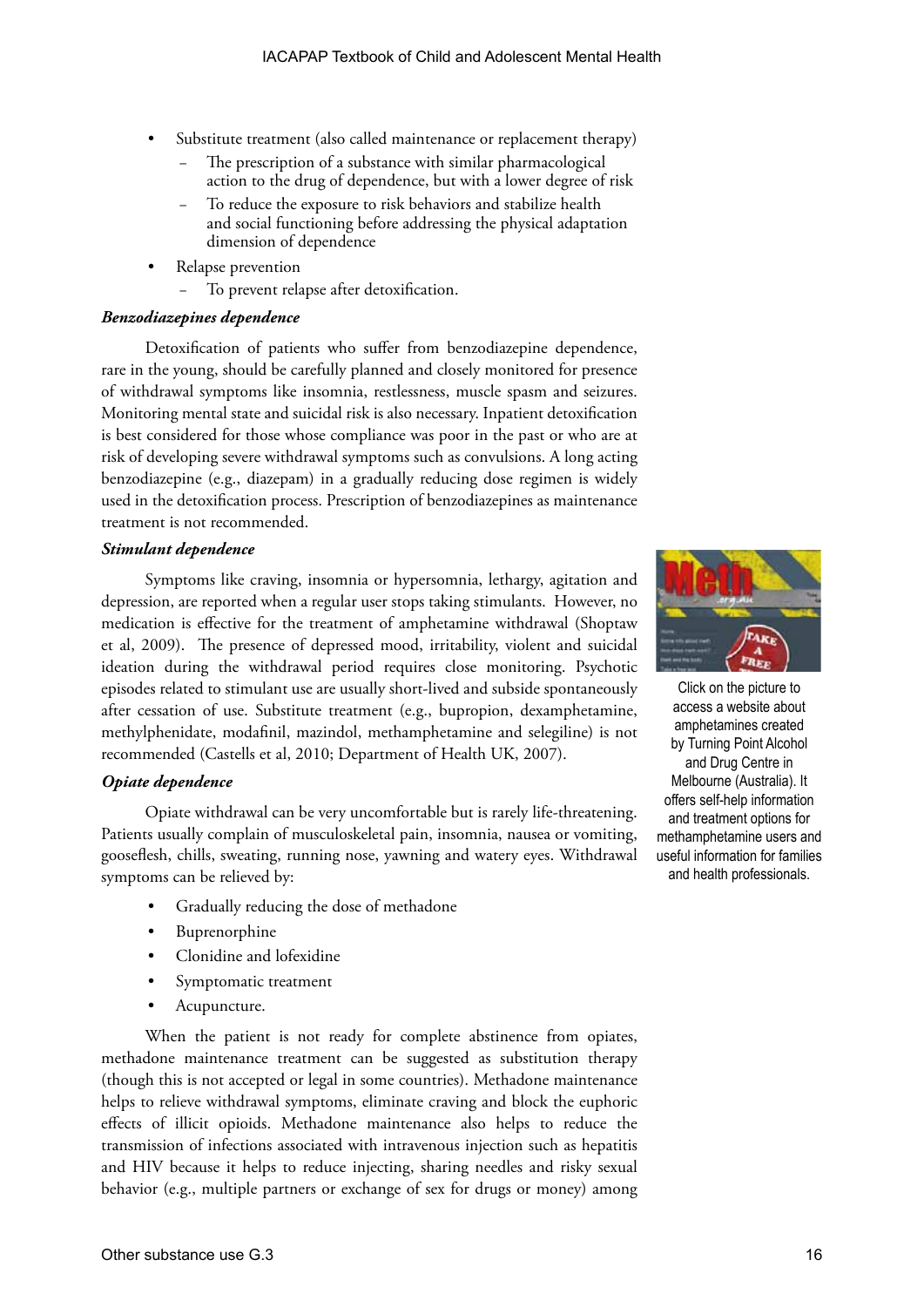heroin dependent individuals (Gossop et al, 2002; Gowing et al, 2011; Sorensen & Copeland, 2000). It is the treatment of choice for pregnant adolescents who abuse heroin.

Despite abundant evidence about its usefulness in reducing the harm of opioid dependence, there is controversy about methadone maintenance in many countries. This is because methadone maintenance is regarded as a legally available opioid. In addition, it is also not uncommon to find that some patients receiving methadone maintenance also use heroin.

*Buprenorphine* is a partial opioid agonist-antagonist at least as effective as methadone as a substitution agent in reducing illicit opioid use and retaining patients in treatment (Johnson et al, 2000). When compared with methadone, buprenorphine is safe – lower risk of overdose – and is well tolerated. Fewer withdrawal symptoms are also reported during detoxification. A combination of buprenorphine and naloxone (Suboxone®) has replaced the previous buprenorphine preparation (Subutex®) to prevent the drug from being used intravenously. Suboxone® comes as sublingual tablet and film. Both of them are to be taken once daily. Suboxone® film, in contrast to sublingual tablet, has a better taste and takes shorter time to dissolve.

*Naltrexone* is an oral long-acting opioid antagonist which blocks or reduces the effects of opioids including euphoria. Naltrexone is well tolerated at the usual dose, only becoming aversive by precipitating withdrawal symptoms in persons using opioids. It may play a role in preventing relapse to opioid use after withdrawal (Marsch et al, 2005), although it is used more often in the management of alcoholism. Opiate-containing medications (e.g., cough syrup, pain killers) should be avoided when a patient is on naltrexone. Because of the risk of hepatotoxicity, baseline tests and regular monitoring of liver function is recommended.

#### *Inhalant abuse*

There is no specific medication available for detoxification from inhalants. During acute intoxication, the patient should be assessed and treated symptomatically. Hydration and cardiorespiratory status should be monitored closely. A calm and supportive environment is necessary. Antiarrhythmic drugs or beta-blockers are sometime necessary to stabilize the myocardium; sympathomimetics or bronchodilators should be avoided. Comorbid psychiatric conditions should be treated accordingly (Williams et al, 2007; Baydala 2010).

#### **PREVENTION**

Substance use in adolescents is the result of the interplay between risk and protective factors in the individual, family, peer group, school and local social community. The objectives of prevention are to reduce or delay the initiation of drug use, to delay progression from experimentation to problematic use and to minimize complications.

#### **Universal prevention**

Universal prevention activities can be general-population-based and schoolbased. The content is mainly focused on information transfer, information about the latest drug scene, the possible complication and ways to handle this are conveyed to the general public through the media and talks to increase the public's awareness



Click on the picture to access the Australian National Inhalants information Service that provides information about inhalant abuse.



Click on the picture to watch a clip from the fictional movie "Samson and Delilah" depicting petrol sniffing in aboriginal Australians and its effects. Samson and Delilah's world is small—an isolated community in the Central Australian desert. When tragedy strikes they turn their backs on home and embark on a journey of survival. Lost, unwanted and alone they discover that life isn't always fair, but love

never judges (14:56)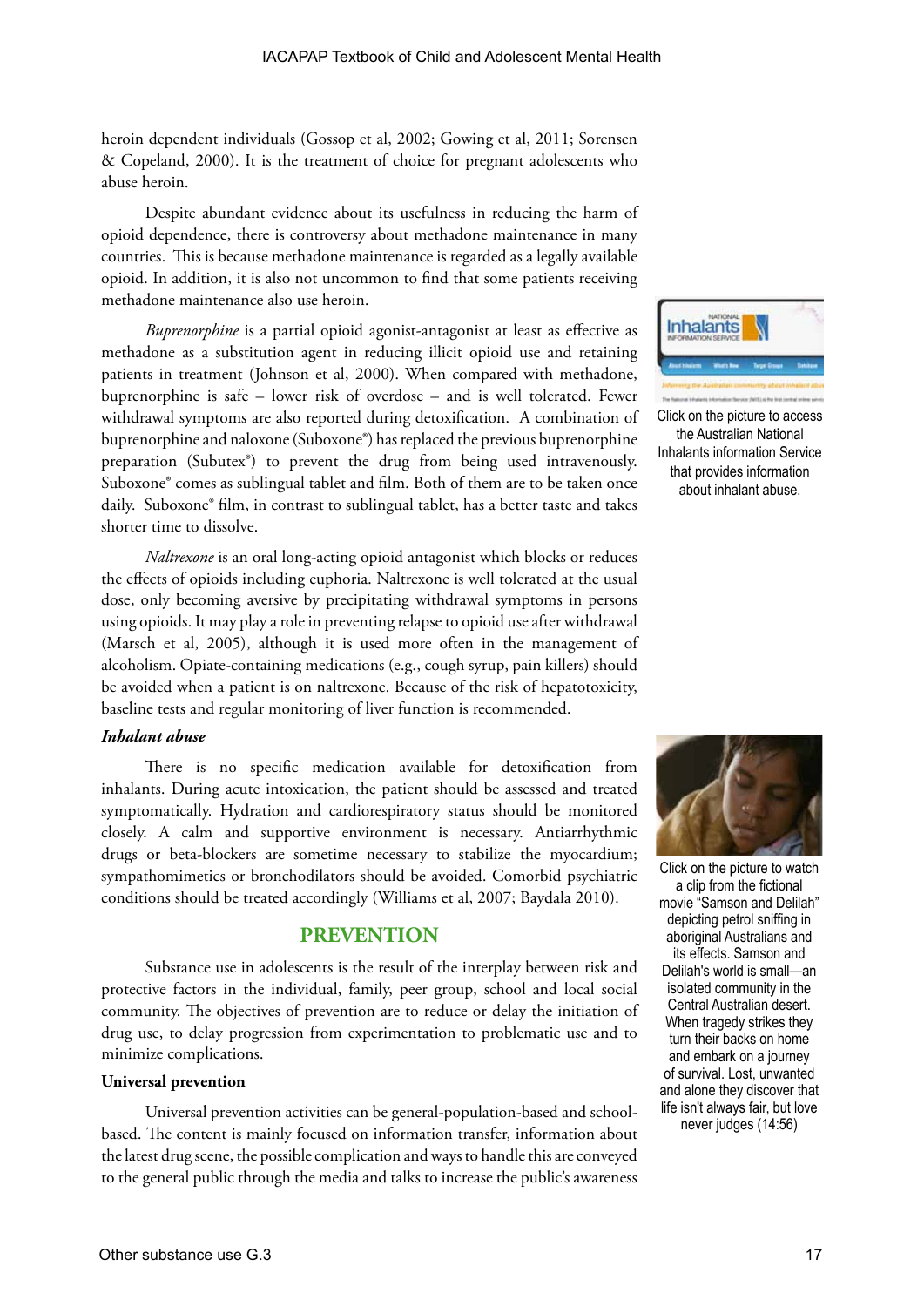of drug issues. Training on personal and social skills, advice on curriculum design to improve knowledge of drug-related issues and parenting skills can be provided through school-based activities. It has been shown that school-based programs aimed at improving social skills are effective in reducing drug use (Faggiano et al, 2005), but not so successful in reducing tobacco smoking and alcohol abuse (Thomas & Perera, 2006).

The European Drug Addiction Prevention trial is one of the large scale school-based programs which involved 170 schools (7079 pupils 12–14 years of age) in seven European countries. The program consisted of a 12-hour curriculum based on a comprehensive social influence approach with special emphasis on correcting the students' beliefs about drugs and drug use. It has been shown that there were persistent positive effects over 18 months for alcohol and cannabis use (Faggiano et al, 2010).

#### *Targeted prevention*

Targeted prevention focuses attention on those who are at higher risk of drug use. Vulnerable youth and their families are identified either by school teachers or by case workers for further skill-based training, e.g., impulse control and coping skills training for the youth and parenting skills training for the parents. For example, Project Towards No Drug Abuse (Project TND) is funded by the National Institute on Drug Abuse for adolescents aged 14 to 19 years attending both regular and alternative schools. Project TND aims to prevent tobacco, alcohol, and other drug use and to help students make healthy, informed choices. It is taught through twelve 40 to 50-minute lessons and focuses on the following areas:

Click on the picture to view

- 1. Motivational factors:
	- Address students' attitudes, beliefs, expectations, and desires regarding drug use
	- Address student's cognitive misperceptions and myths around drug use.
- 2. Skills (social, self-control and coping skills):
	- Aim to provide students with healthier coping, communication and self-control skills so that they do not resort to substance use.
- 3. Decision-making:
	- How to make decisions
	- Make a commitment to not use drugs and to continue the conversations from Project TND with their peers.

Sussman and colleagues (2004) have shown that TND reduces substance use among adolescents both at short and long-term (1 year) follow-up. In addition, they also showed that TND was effective among regular high school youth and high-risk youth who attend alternative high schools. However, stigma and selection criteria for the "high risk" group may affect outcome.

a clip about whether parents should talk about their drug use with children (4:15)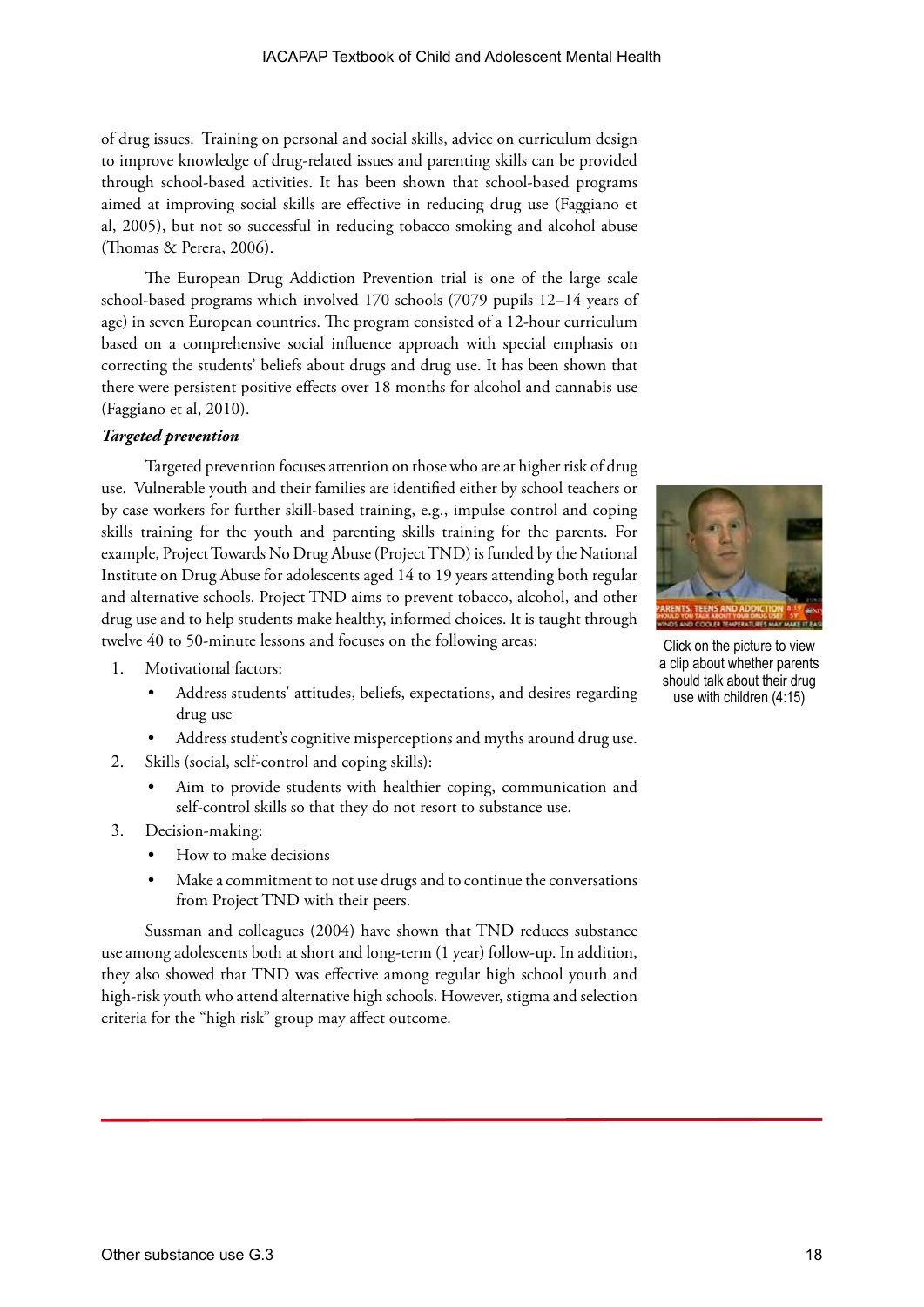#### **REFERENCES**

- Agboola S, McNeill A, Coleman T et al (2010). A systematic review of the effectiveness of smoking relapse prevention interventions for abstinent smokers. *Addiction,* 105:1362-1380.
- [Alia-Klein N, Parvaz MA, Woicik PA \(2011\). Gene x disease](http://archpsyc.jamanetwork.com/article.aspx?volume=68&issue=3&page=283)  [interaction on orbitofrontal gray matter in cocaine](http://archpsyc.jamanetwork.com/article.aspx?volume=68&issue=3&page=283)  addiction. *[Archives of General Psychiatry](http://archpsyc.jamanetwork.com/article.aspx?volume=68&issue=3&page=283)*, 68:283-294.
- American Psychiatric Association (1994). *Diagnostic and Statistical Manual of Mental Disorders, 4th Edition.* Washington, DC: American Psychiatric Association.
- Armstrong TD, Costello EJ (2002). Community studies on adolescent substance use, abuse, or dependence and psychiatric comorbidity. *Journal of Consulting & Clinical Psychology,* 70:1224-1239.
- Babor TF (2011). Substance, not semantics, is the issue: comments on the proposed addiction criteria for DSM-V. *Addiction*, 106:870-872.
- Baer JS, Sampson PD, Barr HM et al (2003). *Archives of General Psychiatry*, 60:377-385.
- Baker A, Boggs TG, Lewin TJ (2001). Randomised controlled trial of brief cognitive-
- behavioural interventions among regular users of amphetamine. *Addiction*, 96:1279-1287.
- Baker A, Lee NK, Claire M et al (2005). Brief cognitive behavioural interventions for regular amphetamine users: a step in the right direction. *Addiction*, 100:367- 378.
- Baydala L (2010). Inhalant abuse. *Paediatrics & Child Health*,; 15(7):443-448.
- Bernstein J, Bernstein E, Tassiopoulos K et al (2005). Brief motivational intervention at a clinic visit reduces cocaine and heroin use. *Drug and Alcohol Dependence*, 77:49-59.
- Bukstein OG, Bernet W, Arnold V et al (2005). Practice parameter for the assessment and treatment of children and adolescents with substance use disorders. *Journal of the American Academy of Child & Adolescent Psychiatry,* 44:609-621.
- Carroll KM (1996). Relapse prevention as a psychosocial treatment approach: a review of controlled clinical trials. *Journal of Consulting and Clinical Psychology*, 4:46-54.
- Carroll KM, Nich C, Rounsaville BJ (1995). Differential symptom reduction in depressed cocaine abusers treated with psychotherapy and pharmacology. *Journal of Nervous and Mental Disease,* 183:251-259.
- Carroll KM, Rounsaville BJ, Gawin FH (1991). A comparative trial of psychotherapies for ambulatory cocaine abusers: Relapse prevention and interpersonal psychotherapy. *American Journal of Drug and Alcohol Abuse*, 17:229-247.
- Castells X, Casas M, Pérez-Mañá C et al (2010). Efficacy of psychostimulant drugs for cocaine dependence. *Cochrane Database of Systematic Reviews*, CD007380. DOI: 10.1002/14651858.CD007380.pub3.
- Chen K, Kandel DB (1995). The natural history of drug use from adolescence to the mid-thirties in a general population sample. *American Journal of Public Health*, 85:41-47.
- Chi FW, Kaskutas LA, Sterling S et al (2009). Twelve-step affiliation and 3-year substance use outcomes among adolescents: social support and religious service attendance as potential mediators. *Addiction,* 104: 927–939.
- Daley DC, Salloum IM, Zuckoff A at el (1998). Increasing treatment adherence among outpatients with depression and cocaine dependence: results of a pilot study. *American Journal of Psychiatry,* 155:1611-1613.
- Day NL, Goldschmidt L, Thomas CA (2006). Prenatal marijuana exposure contributes to the prediction of marijuana use at age 14. *Addiction*, 101:1313-1322.
- Delaney-Black V, CHiodo LM, Hannigan JH et al (2011). *Neurotoxicology & Teratology*, 33:110-119.
- Department of Health, UK (2007). *Drug Misuse and Dependence: UK Guidelines on Clinical Management.* London: Department of Health (England), the Scottish Government, Welsh Assembly Government and Northern Ireland Executive.
- Faggiano F, Vigna-Taglianti F, Burkhart G et al (2010). The effectiveness of a school-based substance abuse prevention program: 18-Month follow-up of the EU-Dap cluster randomized controlled trial. *Drug and Alcohol Dependence,* 108:56-64.
- Faggiano, F., Vigna-Taglianti, F.D (2005). School-based prevention for illicit drugs' use. *The Cochrane Database of Systematic Reviews* (2) doi:10.1002/14651858, Art. No.: CD003020.pub2.
- Fergusson D, Woodward L (2000). Educational, psychosocial and early sexual outcomes of girls with conduct problems in early adolescence. *Journal of Child Psychology and Psychiatry*, 41:779-792.
- Fiorentine R (1999). After drug treatment: Are 12-step programs effective in maintaining abstinence? *American Journal of Drug & Alcohol Abuse*, 25:93-116.

Fuller E (ed) (2011). *[Smoking, Drinking and Drug Use among](http://www.ic.nhs.uk/pubs/sdd10fullreport
)  [Young People in England in 2010](http://www.ic.nhs.uk/pubs/sdd10fullreport
)*. Health and Social [Care Information Centre, Lifestyles Statistics.](http://www.ic.nhs.uk/pubs/sdd10fullreport
)

- Goldstein BI (2009). Managing adolescents with comorbid depression and substance abuse. In Rey JM, Birmaher B (eds). *Treating Child and Adolescent Depression.* Philadelphia: Lippincott Williams & Wilkins.
- Gossop M (2003). *Drug Addiction and Its Treatment*. New York. NY: Oxford University Press.
- Gossop M, Marsden J, Stewart D et al (2002). Reduced injection risk and sexual risk behaviours after drug misuse treatment: results from the National Treatment Outcome Research Study. *AIDS Care*, 14:77-93.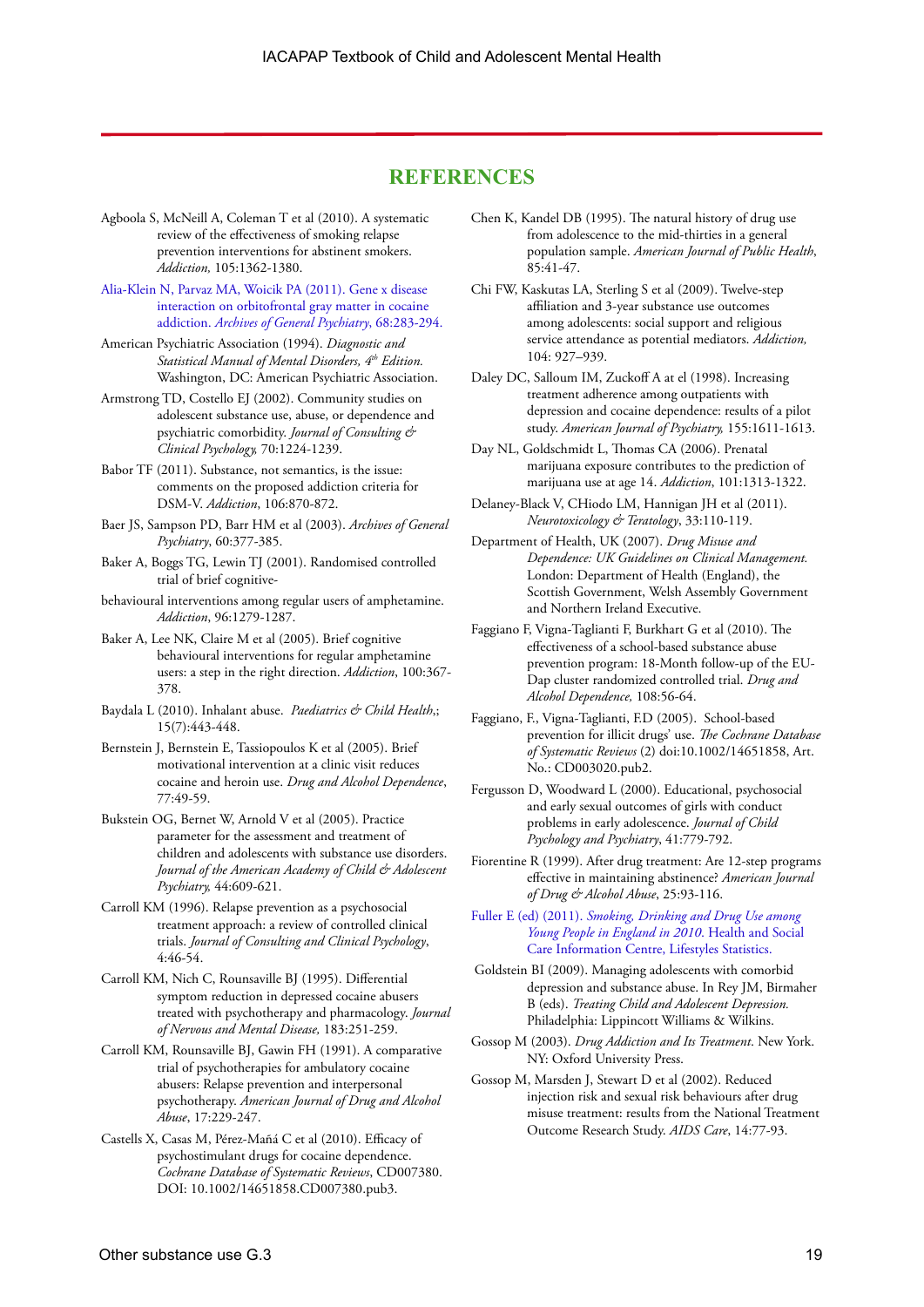- Gowing L, Farrell MF, Bornemann R et al (2011). Oral substitution treatment of injecting opioid users for prevention of HIV infection. *Cochrane Database of Systematic Reviews*, CD004145.
- [Griensven FV, Supawitkul S, Kilmarx PH et al \(2001\). Rapid](http://pediatrics.aappublications.org/content/108/1/e13.full.html)  [assessment of sexual behavior, drug use, human](http://pediatrics.aappublications.org/content/108/1/e13.full.html)  [immunodeficiency virus, and sexually transmitted](http://pediatrics.aappublications.org/content/108/1/e13.full.html)  [diseases in Northern Thai youth using audio](http://pediatrics.aappublications.org/content/108/1/e13.full.html)[computer-assisted self-interviewing and noninvasive](http://pediatrics.aappublications.org/content/108/1/e13.full.html)  [specimen collection.](http://pediatrics.aappublications.org/content/108/1/e13.full.html) *Pediatrics,*; 108;1:e13
- Haggerty KP, Skinner ML, MacKenzie EP et al (2007). A randomized trial of Parents Who Care: effects on key outcomes at 24-month follow-up. *Prevention Science*, 8:249-260.
- Heilig M (2011). A welcome change that stops short of being fully satisfying. *Addiction*, 106:874-875.
- Henderson CE, Dakof GA, Greenbaum PE et al (2010). Effectiveness of multidimensional family therapy with higher severity substance-abusing adolescents: report from two randomized controlled trials. *Journal of Consulting & Clinical Psychology*, 78:885-897.
- Johnson RE, Chutuape MA, Strain EC et al (2000). A comparison of levomethadyl acetate, buprenorphine and methadone for opioid dependence. *New England Journal of Medicine,* 343:1290-1297.
- Johnston LD, O'Malley PM, Bachman JG et al (2011). *Monitoring the Future National Survey Results on Drug Use, 1975–2010: Volume I, Secondary School Students.* Ann Arbor: Institute for Social Research, The University of Michigan.
- Knight JR, Sherritt L, Shrier LA et al (2002). Validity of CRAFFT substance abuse screening tests among adolescent clinic patients. *Archives in Paediatric & Adolescent Medicine*, 156:607-614.
- Knight JR Shrier, LA, Bravender TD et al (1999). A new brief screen for adolescent substance abuse. *Archives of Pediatrics & Adolescent Medicine*,;153:591-596.
- Liddle HA (2002). *Multdimensional Family Therapy Treatment (MDFT) for Adolescent Cannabis Users.* Rockville, MD: Substance Abuse and Mental Health Services Administration.
- Liddle HA, Rowe CL, Dakof GA et al (2004). Early intervention for adolescent substance abuse: Family based versus group treatment. *Journal of Psychoactive Drugs,* 36:49- 63.
- Macgowan MJ, Engle B (2010). Evidence for optimism: behavior therapies and motivational interviewing in adolescent substance abuse treatment. *Child & Adolescent Psychiatric Clinics of North America*, 19:527- 545.
- Magill M, Ray LA (2009). Cognitive-behavioral treatment with adult alcohol and illicit drug users: a meta-analysis of randomized controlled trials. *Journal of Studies on Alcohol and Drugs*, 70:516-527.
- Marsch LA, Bickel WK, Badger GJ et al (*2*005). Comparison of pharmacological treatments for opioid-dependent adolescents. A randomized controlled trial. *Archives of General Psychiatry,* 62:1157-1164.
- Marlatt GA, Gordon JR (1985). *Relapse Prevention: Maintenance Strategies in the Treatment of Addictive Behaviors*. New York: Guilford Press.
- Martino S, Grilo CM, Fehon DC (2000). Development of the Drug Abuse Screening Test for Adolescents (DAST-A). *Addictive Behaviours,* 25:57-70.
- Meyer RE (2011). A commentary on 'addiction and dependence in DSM-V'. *Addiction,* 106:873-874.
- Miller WR, Rollnick S (1991). *Motivational Interviewing: Preparing People for Change Addictive Behavior*. New York: Guildford Press.
- Narcotics Division of Security Bureau, Hong Kong (2011). *The 2008/09 Survey of Drug Use among Students.* The Government of Hong Kong SAR.
- O'Brien C (2011). Addiction and dependence in DSM-V. *Addiction*, 106:866-867.
- Poznyak V, Reed GM, Clark N (2011). Applying an international public health perspective to proposed changes for DSM-V. *Addiction*, 106:868-870.
- Prochaska JO, DiClemente CC (1992). Stages of change in the modification of problem behaviors*.* In M Hersen, P M Miller, R Eisler (eds), *Progress in Behavior Modification* Vol 28. New York: Wadsworth Publishing, pp184- 218.
- Rhee SH, Hewitt JK, Young SE et al(2003). *Archives of General Psychiatry*, 60:1256-1264.
- Rollnick S, Miller WR (1995). What is motivational interviewing? *Behavioral and Cognitive Psychotherapy*, 23:325-335.
- Rowe CL (2010). Multidimensional family therapy: addressing co-occurring substance abuse and other problems among adolescents with comprehensive family-based treatment. *Child & Adolescent Psychiatric Clinics of North America*, 19:563-576.
- Rowe CL, Parker-Sloat B, Schwartz S et al (2003). Family therapy for early adolescent substance abuse*.* In Stevens S, Morral A (eds), *Adolescent Drug Treatment: Theory and Implementation in Eleven National Projects*. Binghamton, NY: Haworth Press, pp105-132.
- Saunders B, Wilkinson C, Philips M (1995). The impact of a brief motivational intervention with opiate users attending a methadone programme. *Addiction*, 90:415-424.
- Shoptaw SJ, KaoU,Heinzerling K et al (2009). Treatment for amphetamine withdrawal. *CochraneDatabase of Systematic Reviews,* CD003021. DOI: 10.1002/14651858. CD003021. pub2.
- Sorensen JL, Copeland AL (2000). Drug abuse treatment as an HIV prevention strategy: a review. *Drug & Alcohol Dependence*, 59:17-31.
- Subramaniam M, Cheok C, Verma S et al (2010). Validity of a brief screening instrument - CRAFFT in a multiethnic Asian population. *Addictive Behaviors,* 35:1102-1104.
- Sussman S, Earleywine M, Wills T et al (2004). The motivation, skills, and decision-making model of "drug abuse" prevention. *Substance Use & Misuse*, 39:1971-2016.